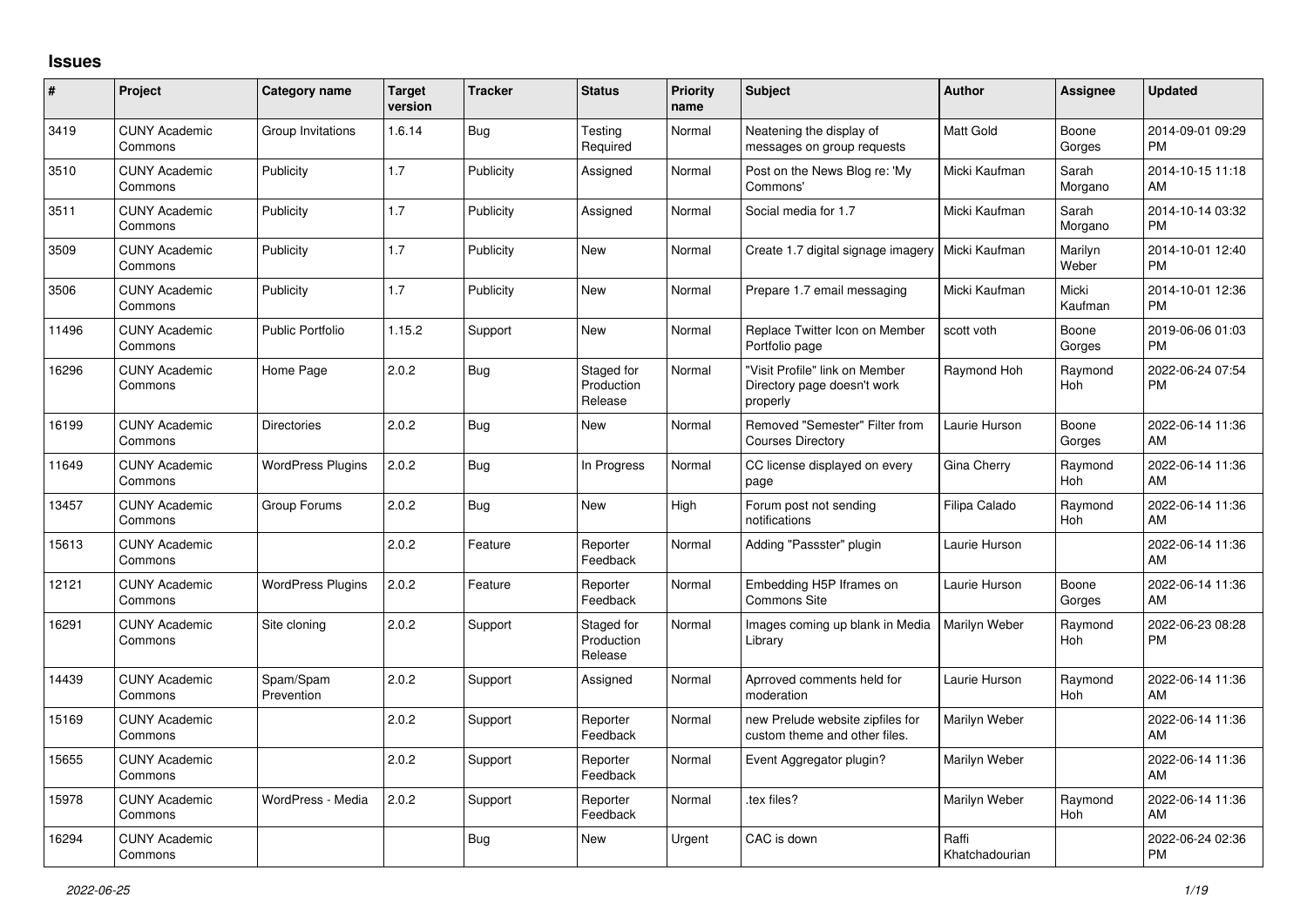| $\pmb{\#}$ | <b>Project</b>                                                          | Category name            | <b>Target</b><br>version | <b>Tracker</b> | <b>Status</b>        | <b>Priority</b><br>name | <b>Subject</b>                                                            | <b>Author</b>           | Assignee              | <b>Updated</b>                |
|------------|-------------------------------------------------------------------------|--------------------------|--------------------------|----------------|----------------------|-------------------------|---------------------------------------------------------------------------|-------------------------|-----------------------|-------------------------------|
| 16255      | <b>CUNY Academic</b><br>Commons                                         | WordPress (misc)         |                          | <b>Bug</b>     | <b>New</b>           | Normal                  | Need to define 'MULTISITE'<br>constant in wp-config.php                   | Raymond Hoh             |                       | 2022-06-19 09:31<br>AM        |
| 16245      | <b>CUNY Academic</b><br>Commons                                         | WordPress (misc)         |                          | <b>Bug</b>     | Reporter<br>Feedback | Normal                  | Save Button missing on<br>WordPress Profile page                          | scott voth              | Raymond<br>Hoh        | 2022-06-16 03:09<br><b>PM</b> |
| 16177      | <b>CUNY Academic</b><br>Commons                                         | Reply By Email           |                          | Bug            | New                  | Normal                  | Switch to Inbound mode for RBE                                            | Raymond Hoh             | Raymond<br>Hoh        | 2022-05-30 04:32<br><b>PM</b> |
| 15757      | <b>CUNY Academic</b><br>Commons                                         |                          |                          | <b>Bug</b>     | <b>New</b>           | Normal                  | Members # do not match                                                    | Laurie Hurson           |                       | 2022-03-30 04:52<br><b>PM</b> |
| 15516      | <b>CUNY Academic</b><br>Commons                                         | <b>WordPress Plugins</b> |                          | <b>Bug</b>     | Reporter<br>Feedback | Normal                  | Can't publish or save draft of post<br>on wordpress.com                   | Raffi<br>Khatchadourian | Raymond<br>Hoh        | 2022-03-02 05:52<br><b>PM</b> |
| 14908      | <b>CUNY Academic</b><br>Commons                                         | Performance              |                          | Bug            | New                  | Normal                  | Stale object cache on cdev                                                | Raymond Hoh             | Boone<br>Gorges       | 2021-12-07 09:45<br>AM        |
| 14940      | <b>CUNY Academic</b><br>Commons                                         |                          |                          | <b>Bug</b>     | <b>New</b>           | Normal                  | Discrepancy between Commons<br>profile "sites" and actual # of sites      | Laurie Hurson           |                       | 2021-11-08 11:09<br>AM        |
| 14936      | <b>CUNY Academic</b><br>Commons                                         |                          |                          | <b>Bug</b>     | <b>New</b>           | Normal                  | Commons websites blocked by<br>SPS campus network                         | Laurie Hurson           |                       | 2021-11-03 03:57<br><b>PM</b> |
| 14792      | <b>CUNY Academic</b><br>Commons                                         |                          |                          | <b>Bug</b>     | <b>New</b>           | Normal                  | Inconsistent email notifications<br>from gravity forms                    | Raffi<br>Khatchadourian |                       | 2021-10-04 01:50<br><b>PM</b> |
| 8992       | <b>NYCDH Community</b><br>Site                                          |                          |                          | <b>Bug</b>     | Assigned             | Normal                  | Multiple RBE error reports                                                | <b>Matt Gold</b>        | Raymond<br><b>Hoh</b> | 2017-12-11 05:43<br><b>PM</b> |
| 2618       | <b>NYCDH Community</b><br>Site                                          |                          |                          | Bug            | Assigned             | Low                     | Mark blogs as spam when created   Matt Gold<br>by users marked as spam    |                         | Boone<br>Gorges       | 2013-06-09 11:38<br><b>PM</b> |
| 2576       | <b>NYCDH Community</b><br><b>Site</b>                                   |                          |                          | <b>Bug</b>     | Hold                 | Low                     | <b>Test Next Button in Javascript</b><br><b>Tutorial Under Activities</b> | <b>Mark Newton</b>      | Alex Gil              | 2013-05-18 02:55<br><b>PM</b> |
| 16290      | <b>CUNY Academic</b><br>Commons                                         |                          |                          | Feature        | Reporter<br>Feedback | Normal                  | Add Table Of Contents Block<br>plug-in                                    | Raffi<br>Khatchadourian |                       | 2022-06-24 10:26<br>AM        |
| 11968      | JustPublics@365<br>MediaCamp                                            |                          |                          | Feature        | <b>New</b>           | Normal                  | Nanoscience Retractable Display<br>Unit                                   | Donald Cherry           | Bonnie<br>Eissner     | 2021-02-19 08:50<br>AM        |
| 12062      | AD/O365 Transition<br>from NonMatric to<br><b>Matriculated Students</b> |                          |                          | Feature        | In Progress          | Normal                  | create solution and console<br>project                                    | Emilio Rodriguez        | Emilio<br>Rodriguez   | 2019-11-12 03:56<br><b>PM</b> |
| 2571       | NYCDH Community<br>Site                                                 |                          |                          | Feature        | Assigned             | Normal                  | Add Google custom search box to<br>homepage                               | <b>Mark Newton</b>      | Raymond<br><b>Hoh</b> | 2013-05-18 07:49<br><b>PM</b> |
| 2574       | <b>NYCDH Community</b><br>Site                                          |                          |                          | Feature        | Assigned             | Normal                  | Add Way to Upload Files to<br>Groups                                      | <b>Mark Newton</b>      | Raymond<br>Hoh        | 2013-05-18 07:46<br><b>PM</b> |
| 2573       | <b>NYCDH Community</b><br>Site                                          |                          |                          | Feature        | Reporter<br>Feedback | Normal                  | Add dh nyc twitter list feed to site                                      | <b>Mark Newton</b>      | Matt Gold             | 2013-05-16 11:42<br><b>PM</b> |
| 2577       | NYCDH Community<br>Site                                                 |                          |                          | Feature        | Assigned             | Low                     | Investigate Potential to Add Links<br>to the Forum                        | <b>Mark Newton</b>      | Alex Gil              | 2013-05-16 09:40<br><b>PM</b> |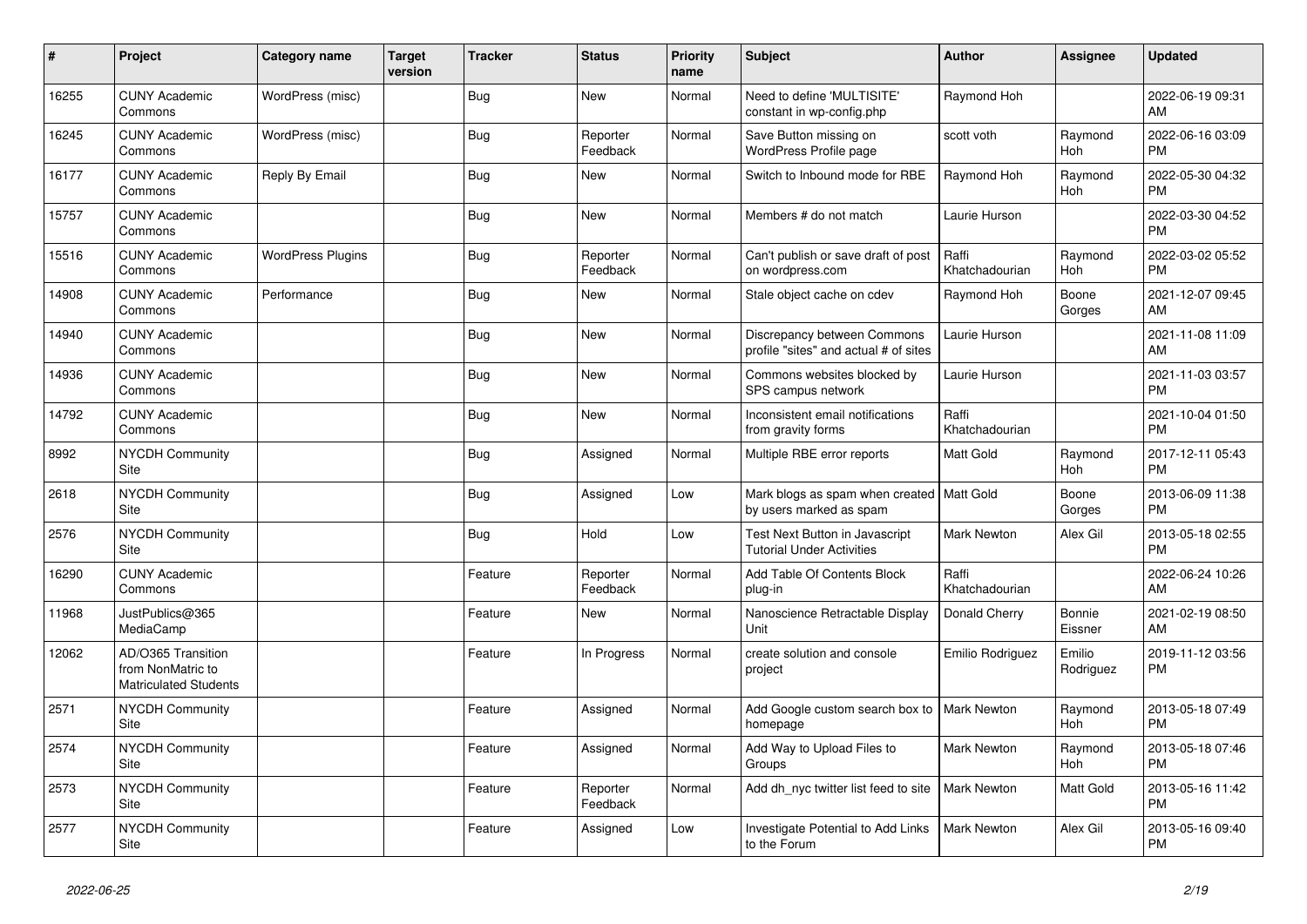| #     | Project                         | <b>Category name</b>           | <b>Target</b><br>version | <b>Tracker</b> | <b>Status</b>        | <b>Priority</b><br>name | <b>Subject</b>                                                | <b>Author</b> | <b>Assignee</b>       | <b>Updated</b>                |
|-------|---------------------------------|--------------------------------|--------------------------|----------------|----------------------|-------------------------|---------------------------------------------------------------|---------------|-----------------------|-------------------------------|
| 16110 | <b>CUNY Academic</b><br>Commons |                                |                          | Support        | Reporter<br>Feedback | Normal                  | remove Creative Commons<br>license from pages?                | Marilyn Weber | Raymond<br><b>Hoh</b> | 2022-05-17 06:11<br><b>PM</b> |
| 16099 | <b>CUNY Academic</b><br>Commons |                                |                          | Support        | Reporter<br>Feedback | Normal                  | request for Newsletter Glue                                   | Marilyn Weber |                       | 2022-05-13 12:14<br><b>PM</b> |
| 15685 | <b>CUNY Academic</b><br>Commons |                                |                          | Support        | <b>New</b>           | High                    | problem with chrome?                                          | Marilyn Weber |                       | 2022-04-25 03:40<br><b>PM</b> |
| 15767 | <b>CUNY Academic</b><br>Commons | WordPress (misc)               |                          | Support        | <b>New</b>           | Normal                  | Site loading slowly                                           | scott voth    | Boone<br>Gorges       | 2022-04-04 08:56<br><b>PM</b> |
| 15565 | <b>CUNY Academic</b><br>Commons |                                |                          | Support        | <b>New</b>           | Normal                  | Events - send updates to an email   Marilyn Weber<br>listserv |               |                       | 2022-03-10 01:06<br><b>PM</b> |
| 15370 | <b>CUNY Academic</b><br>Commons |                                |                          | Support        | Reporter<br>Feedback | Normal                  | All-in-One Event Calendar?                                    | Marilyn Weber |                       | 2022-02-17 11:03<br>AM        |
| 15260 | <b>CUNY Academic</b><br>Commons |                                |                          | Support        | Reporter<br>Feedback | Normal                  | Diacritical markings   European<br><b>Stages</b>              | Marilyn Weber |                       | 2022-02-04 08:16<br>AM        |
| 15045 | <b>CUNY Academic</b><br>Commons |                                |                          | Support        | <b>New</b>           | Normal                  | no result for KCeL in the search<br>box on the commons        | Marilyn Weber |                       | 2021-12-10 11:29<br>AM        |
| 14784 | <b>CUNY Academic</b><br>Commons |                                |                          | Support        | Reporter<br>Feedback | Normal                  | User report of logo problem when<br>using Customizer theme    | Marilyn Weber |                       | 2021-09-17 10:25<br>AM        |
| 13891 | <b>CUNY Academic</b><br>Commons | Internal Tools and<br>Workflow | 2.1.0                    | Feature        | <b>New</b>           | Normal                  | Migrate automated linting to<br>GitHub Actions                | Boone Gorges  | Jeremy Felt           | 2022-05-26 10:45<br>AM        |
| 15194 | <b>CUNY Academic</b><br>Commons | Internal Tools and<br>Workflow | 2.1.0                    | Feature        | <b>New</b>           | Normal                  | PHPCS sniff for un-restored<br>switch_to_blog() calls         | Boone Gorges  | Jeremy Felt           | 2022-05-26 10:45<br>AM        |
| 15883 | <b>CUNY Academic</b><br>Commons |                                | 2.1.0                    | Feature        | <b>New</b>           | Normal                  | Release BPGES update                                          | Boone Gorges  | Boone<br>Gorges       | 2022-05-26 10:39<br>AM        |
| 13946 | <b>CUNY Academic</b><br>Commons | <b>WordPress Plugins</b>       | 2.1.0                    | Support        | Assigned             | Normal                  | Custom Embed handler For<br>OneDrive files                    | scott voth    | Raymond<br><b>Hoh</b> | 2022-05-26 10:46<br>AM        |
| 10439 | <b>CUNY Academic</b><br>Commons | Design                         | 2.1.0                    | Design/UX      | <b>New</b>           | Normal                  | <b>Create Style Guide for Commons</b>                         | Sonja Leix    | Sara Cannon           | 2022-06-23 06:20<br><b>PM</b> |
| 11243 | <b>CUNY Academic</b><br>Commons | BuddyPress (misc)              | Future<br>release        | Bug            | <b>New</b>           | Normal                  | Audit bp-custom.php                                           | Raymond Hoh   | Raymond<br>Hoh        | 2022-04-26 11:59<br>AM        |
| 14987 | <b>CUNY Academic</b><br>Commons | <b>WordPress Plugins</b>       | Future<br>release        | Bug            | <b>New</b>           | Normal                  | Elementor update causes<br>database freeze-up                 | Boone Gorges  | Boone<br>Gorges       | 2021-11-29 12:02<br><b>PM</b> |
| 13331 | <b>CUNY Academic</b><br>Commons | Site cloning                   | Future<br>release        | <b>Bug</b>     | <b>New</b>           | Normal                  | Combine Site Template and<br>Clone operations                 | Boone Gorges  | Jeremy Felt           | 2021-11-19 12:39<br><b>PM</b> |
| 14496 | <b>CUNY Academic</b><br>Commons | Domain Mapping                 | Future<br>release        | <b>Bug</b>     | <b>New</b>           | Normal                  | Mapped domain SSO uses<br>third-party cookies                 | Raymond Hoh   | Raymond<br>Hoh        | 2021-05-24 04:03<br><b>PM</b> |
| 14113 | <b>CUNY Academic</b><br>Commons | WordPress (misc)               | Future<br>release        | <b>Bug</b>     | Hold                 | Normal                  | Block Editor Not Working on this<br>page - Json error         | scott voth    | Boone<br>Gorges       | 2021-03-05 11:01<br>AM        |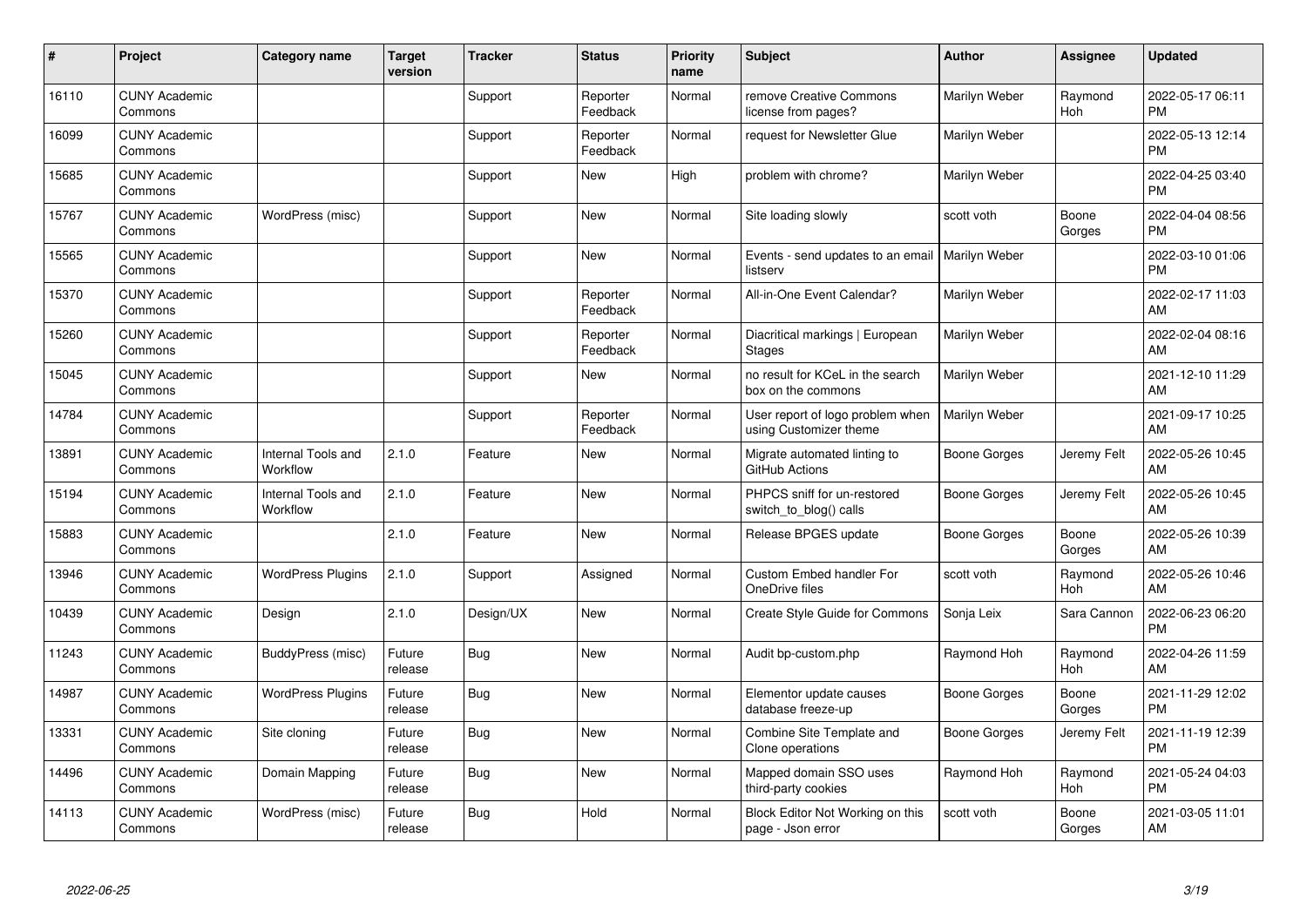| #     | Project                         | <b>Category name</b>       | <b>Target</b><br>version | <b>Tracker</b> | <b>Status</b>        | <b>Priority</b><br>name | <b>Subject</b>                                                                                               | Author              | <b>Assignee</b>     | <b>Updated</b>                |
|-------|---------------------------------|----------------------------|--------------------------|----------------|----------------------|-------------------------|--------------------------------------------------------------------------------------------------------------|---------------------|---------------------|-------------------------------|
| 12573 | <b>CUNY Academic</b><br>Commons | <b>WordPress Plugins</b>   | Future<br>release        | Bug            | <b>New</b>           | Normal                  | <b>CommentPress Core Issues</b>                                                                              | scott voth          |                     | 2020-03-24 04:32<br><b>PM</b> |
| 11971 | <b>CUNY Academic</b><br>Commons | <b>Email Notifications</b> | Future<br>release        | Bug            | Reporter<br>Feedback | Low                     | Pictures obscured in emailed post<br>notifications                                                           | Marilyn Weber       | Raymond<br>Hoh      | 2019-11-21 01:14<br><b>PM</b> |
| 11392 | <b>CUNY Academic</b><br>Commons |                            | Future<br>release        | Bug            | <b>New</b>           | Normal                  | Migrate users away from<br><b>StatPress</b>                                                                  | <b>Boone Gorges</b> |                     | 2019-04-23 03:53<br><b>PM</b> |
| 11024 | <b>CUNY Academic</b><br>Commons | WordPress (misc)           | Future<br>release        | Bug            | <b>New</b>           | Normal                  | Subsites should not show "you<br>should update your .htaccess<br>now" notice after permalink<br>setting save | <b>Boone Gorges</b> |                     | 2019-01-28 01:35<br><b>PM</b> |
| 9926  | <b>CUNY Academic</b><br>Commons | <b>WordPress Plugins</b>   | Future<br>release        | Bug            | <b>New</b>           | Normal                  | twitter-mentions-as-comments<br>cron jobs can run long                                                       | <b>Boone Gorges</b> | Boone<br>Gorges     | 2018-10-24 12:34<br><b>PM</b> |
| 9289  | <b>CUNY Academic</b><br>Commons | <b>WordPress Plugins</b>   | Future<br>release        | Bug            | Reporter<br>Feedback | Normal                  | Email Users Plugin                                                                                           | Laurie Hurson       | Boone<br>Gorges     | 2018-10-24 12:34<br><b>PM</b> |
| 9835  | <b>CUNY Academic</b><br>Commons | Group Forums               | Future<br>release        | <b>Bug</b>     | Assigned             | Normal                  | add a "like" function?                                                                                       | Marilyn Weber       | <b>Erik Trainer</b> | 2018-06-05 01:49<br><b>PM</b> |
| 7981  | <b>CUNY Academic</b><br>Commons | Social Paper               | Future<br>release        | <b>Bug</b>     | <b>New</b>           | Normal                  | Social Paper comments should<br>not go to spam                                                               | Luke Waltzer        | Boone<br>Gorges     | 2018-04-16 03:52<br><b>PM</b> |
| 7663  | <b>CUNY Academic</b><br>Commons | Social Paper               | Future<br>release        | Bug            | <b>New</b>           | Normal                  | Social Paper notifications not<br>formatted correctly on secondary<br>sites                                  | <b>Boone Gorges</b> | Boone<br>Gorges     | 2018-04-16 03:52<br><b>PM</b> |
| 7022  | <b>CUNY Academic</b><br>Commons | Announcements              | Future<br>release        | <b>Bug</b>     | <b>New</b>           | Normal                  | Sitewide announcements should<br>be displayed on, and dismissable<br>from, mapped domains                    | <b>Boone Gorges</b> | Boone<br>Gorges     | 2018-03-22 10:18<br>AM        |
| 8675  | <b>CUNY Academic</b><br>Commons | <b>User Onboarding</b>     | Future<br>release        | Bug            | Reporter<br>Feedback | Low                     | Add new User search screen calls<br>for the input of email address but<br>doesn't work with one              | Paul Hebert         | Boone<br>Gorges     | 2017-10-11 11:17<br>AM        |
| 6356  | <b>CUNY Academic</b><br>Commons | <b>WordPress Plugins</b>   | Future<br>release        | Bug            | Reporter<br>Feedback | Low                     | Should Subscribe2 be<br>deprecated?                                                                          | Luke Waltzer        |                     | 2017-03-20 12:20<br><b>PM</b> |
| 6755  | <b>CUNY Academic</b><br>Commons | WordPress (misc)           | Future<br>release        | Bug            | New                  | Normal                  | Cannot Deactivate Plugin                                                                                     | Laura Kane          |                     | 2016-11-16 01:12<br><b>PM</b> |
| 6749  | <b>CUNY Academic</b><br>Commons | Events                     | Future<br>release        | <b>Bug</b>     | <b>New</b>           | Low                     | BPEO iCal request can trigger<br>very large number of DB queries                                             | <b>Boone Gorges</b> | Raymond<br>Hoh      | 2016-11-15 10:09<br><b>PM</b> |
| 5268  | <b>CUNY Academic</b><br>Commons | Group Forums               | Future<br>release        | <b>Bug</b>     | Assigned             | Normal                  | Long-time to post to multiple<br>groups                                                                      | Luke Waltzer        | Daniel Jones        | 2016-09-07 06:31<br>PM        |
| 5827  | <b>CUNY Academic</b><br>Commons | Public Portfolio           | Future<br>release        | <b>Bug</b>     | Assigned             | Normal                  | Academic Interests square<br>bracket links not working                                                       | scott voth          | Chris Stein         | 2016-08-11 11:59<br>PM        |
| 5691  | <b>CUNY Academic</b><br>Commons | <b>Blogs (BuddyPress)</b>  | Future<br>release        | Bug            | Assigned             | High                    | Differing numbers on Sites display   Matt Gold                                                               |                     | Raymond<br>Hoh      | 2016-06-13 01:37<br><b>PM</b> |
| 4438  | <b>CUNY Academic</b><br>Commons | Events                     | Future<br>release        | <b>Bug</b>     | Assigned             | Normal                  | Events Calendar - Export<br><b>Recurring Events</b>                                                          | scott voth          | Daniel Jones        | 2016-05-23 04:25<br>PM        |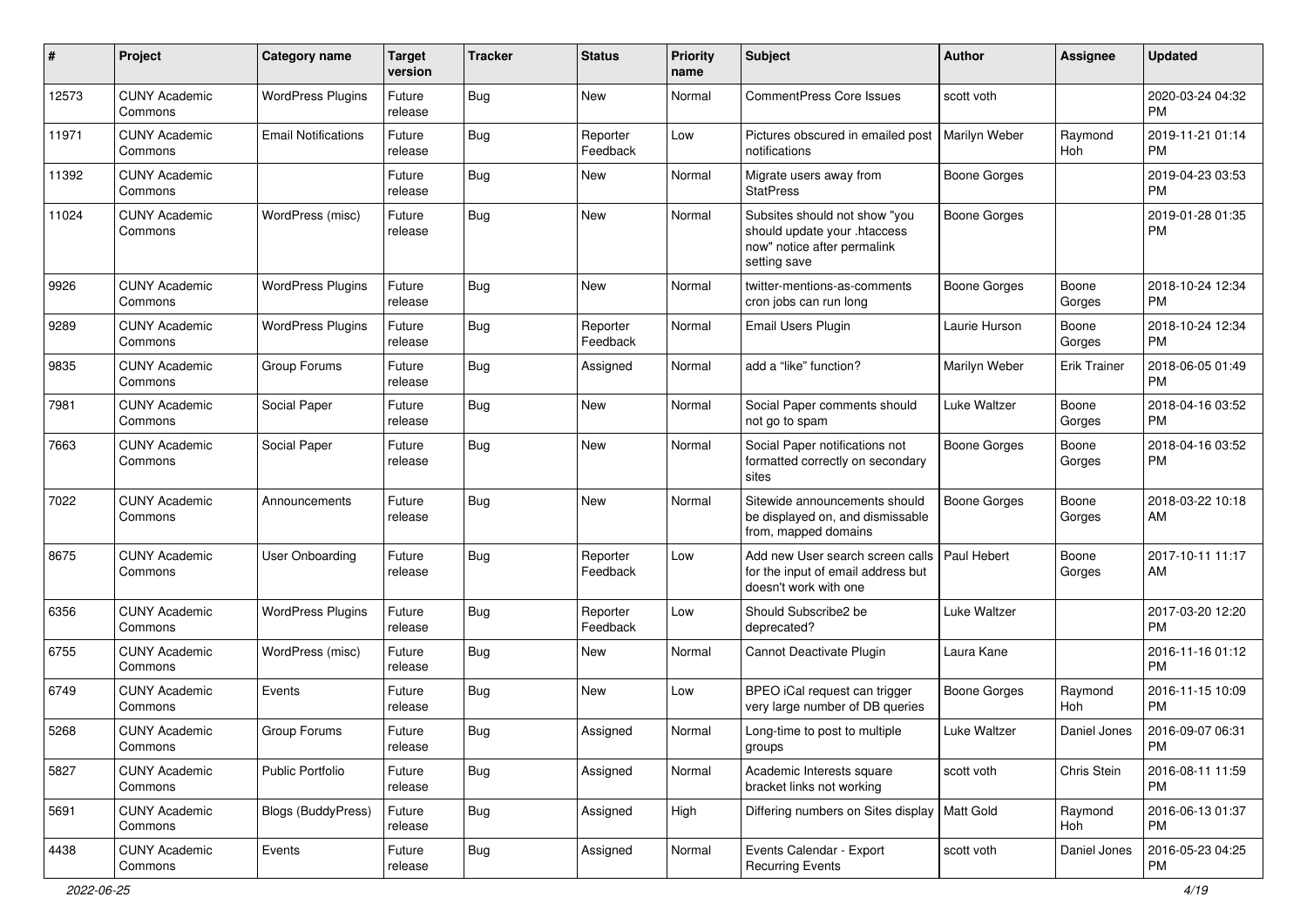| #     | <b>Project</b>                  | <b>Category name</b>       | Target<br>version | Tracker    | <b>Status</b> | <b>Priority</b><br>name | <b>Subject</b>                                                     | <b>Author</b>           | <b>Assignee</b>       | <b>Updated</b>                |
|-------|---------------------------------|----------------------------|-------------------|------------|---------------|-------------------------|--------------------------------------------------------------------|-------------------------|-----------------------|-------------------------------|
| 5488  | <b>CUNY Academic</b><br>Commons | Social Paper               | Future<br>release | <b>Bug</b> | <b>New</b>    | Normal                  | Add a "last edited by" field to<br>Social Paper group directories  | Boone Gorges            |                       | 2016-04-21 10:05<br><b>PM</b> |
| 5282  | <b>CUNY Academic</b><br>Commons | Social Paper               | Future<br>release | Bug        | <b>New</b>    | Normal                  | Replying via email directs to<br>paper but not individual comment. | Marilyn Weber           | Raymond<br>Hoh        | 2016-03-02 01:48<br><b>PM</b> |
| 3939  | <b>CUNY Academic</b><br>Commons | <b>WordPress Plugins</b>   | Future<br>release | Bug        | Hold          | Normal                  | Activity stream support for<br>Co-Authors Plus plugin              | Raymond Hoh             | Raymond<br><b>Hoh</b> | 2015-11-09 06:13<br><b>PM</b> |
| 4661  | <b>CUNY Academic</b><br>Commons | <b>User Experience</b>     | Future<br>release | <b>Bug</b> | Assigned      | Normal                  | Simplify Events text                                               | <b>Matt Gold</b>        | Samantha<br>Raddatz   | 2015-10-02 09:06<br><b>PM</b> |
| 4535  | <b>CUNY Academic</b><br>Commons | My Commons                 | Future<br>release | Bug        | <b>New</b>    | Low                     | My Commons filter issue                                            | scott voth              | Raymond<br>Hoh        | 2015-09-01 11:17<br>AM        |
| 4388  | <b>CUNY Academic</b><br>Commons | WordPress (misc)           | Future<br>release | Bug        | Assigned      | Normal                  | Repeated request for<br>authentication.                            | Alice.Lynn<br>McMichael | Raymond<br><b>Hoh</b> | 2015-08-11 07:35<br><b>PM</b> |
| 2167  | <b>CUNY Academic</b><br>Commons | WordPress (misc)           | Future<br>release | <b>Bug</b> | Assigned      | Normal                  | <b>CAC-Livestream Plugin Issues</b>                                | Michael Smith           | Dominic<br>Giglio     | 2015-01-02 03:06<br><b>PM</b> |
| 3691  | <b>CUNY Academic</b><br>Commons | <b>WordPress Plugins</b>   | Future<br>release | <b>Bug</b> | New           | Normal                  | <b>WPMU Domain Mapping</b><br>Debugging on cdev                    | Raymond Hoh             | Matt Gold             | 2014-12-12 09:04<br>AM        |
| 15604 | <b>CUNY Academic</b><br>Commons | <b>Email Notifications</b> | Future<br>release | Feature    | Assigned      | Normal                  | <b>Restructure Commons Group</b><br>Digest Email Messages          | Matt Gold               | Boone<br>Gorges       | 2022-05-26 10:45<br>AM        |
| 16092 | <b>CUNY Academic</b><br>Commons |                            | Future<br>release | Feature    | Hold          | Normal                  | Don't show main site in Site<br>search results                     | Boone Gorges            | Boone<br>Gorges       | 2022-05-17 03:12<br><b>PM</b> |
| 14787 | <b>CUNY Academic</b><br>Commons | <b>Plugin Packages</b>     | Future<br>release | Feature    | <b>New</b>    | Normal                  | Creating a "Design" plugin<br>package                              | Laurie Hurson           | scott voth            | 2022-04-27 04:56<br><b>PM</b> |
| 10380 | <b>CUNY Academic</b><br>Commons | WordPress (misc)           | Future<br>release | Feature    | In Progress   | Normal                  | Remove blacklisted plugins                                         | Boone Gorges            |                       | 2022-04-26 12:00<br><b>PM</b> |
| 8835  | <b>CUNY Academic</b><br>Commons | <b>Blogs (BuddyPress)</b>  | Future<br>release | Feature    | New           | Normal                  | Extend cuny.is shortlinks to sites                                 | Luke Waltzer            | Boone<br>Gorges       | 2022-04-26 11:59<br>AM        |
| 8900  | <b>CUNY Academic</b><br>Commons | Accessibility              | Future<br>release | Feature    | Assigned      | Normal                  | Look into tools to enforce<br>accessibility in WP environment      | <b>Matt Gold</b>        | Boone<br>Gorges       | 2022-04-26 11:59<br>AM        |
| 8901  | <b>CUNY Academic</b><br>Commons | Accessibility              | Future<br>release | Feature    | Assigned      | Normal                  | Theme analysis for accessibility                                   | Matt Gold               | Boone<br>Gorges       | 2022-04-26 11:59<br>AM        |
| 14184 | <b>CUNY Academic</b><br>Commons | <b>Public Portfolio</b>    | Future<br>release | Feature    | <b>New</b>    | Normal                  | Centralized mechanism for storing<br><b>Campus affiliations</b>    | <b>Boone Gorges</b>     | Boone<br>Gorges       | 2022-01-04 11:35<br>AM        |
| 10226 | <b>CUNY Academic</b><br>Commons | Courses                    | Future<br>release | Feature    | <b>New</b>    | Normal                  | Add "My Courses" to drop down<br>list                              | scott voth              | Boone<br>Gorges       | 2021-11-19 12:42<br><b>PM</b> |
| 13835 | <b>CUNY Academic</b><br>Commons | WordPress (misc)           | Future<br>release | Feature    | <b>New</b>    | Normal                  | Allow OneSearch widget to have<br>'CUNY' as campus                 | Boone Gorges            | Boone<br>Gorges       | 2021-11-19 12:39<br><b>PM</b> |
| 13650 | <b>CUNY Academic</b><br>Commons | Group Library              | Future<br>release | Feature    | <b>New</b>    | Normal                  | Forum Attachments in Group<br>Library                              | Laurie Hurson           |                       | 2021-11-19 12:30<br><b>PM</b> |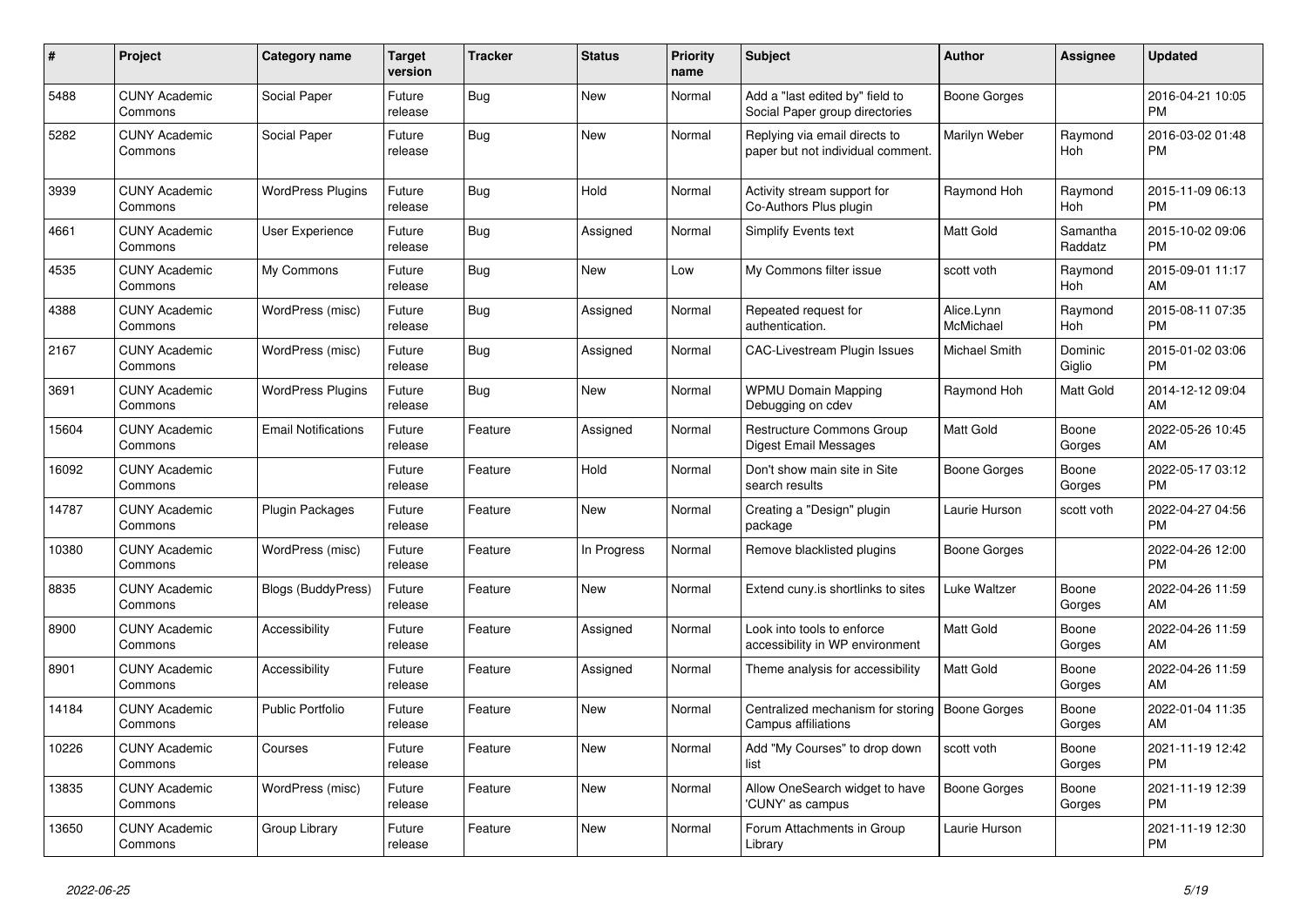| #     | Project                         | <b>Category name</b>       | <b>Target</b><br>version | <b>Tracker</b> | <b>Status</b>        | <b>Priority</b><br>name | <b>Subject</b>                                                                                | Author              | Assignee            | <b>Updated</b>                |
|-------|---------------------------------|----------------------------|--------------------------|----------------|----------------------|-------------------------|-----------------------------------------------------------------------------------------------|---------------------|---------------------|-------------------------------|
| 14309 | <b>CUNY Academic</b><br>Commons | Group Library              | Future<br>release        | Feature        | <b>New</b>           | Normal                  | Better handling of<br>bp_group_document file<br>download attempts when file is<br>not present | <b>Boone Gorges</b> | Boone<br>Gorges     | 2021-11-19 12:28<br><b>PM</b> |
| 13199 | <b>CUNY Academic</b><br>Commons | Group Forums               | Future<br>release        | Feature        | New                  | Normal                  | Favoring Groups over bbPress<br>plugin                                                        | Colin McDonald      | Colin<br>McDonald   | 2021-11-19 12:28<br><b>PM</b> |
| 13358 | <b>CUNY Academic</b><br>Commons | Group Forums               | Future<br>release        | Feature        | <b>New</b>           | Normal                  | Improved UI for group forum<br>threading settings                                             | <b>Boone Gorges</b> | Raymond<br>Hoh      | 2021-11-19 12:27<br><b>PM</b> |
| 12042 | <b>CUNY Academic</b><br>Commons | <b>Email Notifications</b> | Future<br>release        | Feature        | <b>New</b>           | Normal                  | Improved error logging for BPGES   Boone Gorges<br>send queue                                 |                     | Boone<br>Gorges     | 2021-11-19 12:25<br><b>PM</b> |
| 7115  | <b>CUNY Academic</b><br>Commons | Groups (misc)              | Future<br>release        | Feature        | Reporter<br>Feedback | Normal                  | make licensing info clear during<br>group creation                                            | Matt Gold           | Raymond<br>Hoh      | 2020-12-08 11:32<br>AM        |
| 13466 | <b>CUNY Academic</b><br>Commons | Cavalcade                  | Future<br>release        | Feature        | <b>New</b>           | Normal                  | Automated cleanup for duplicate<br>Cavalcade tasks                                            | Boone Gorges        | Boone<br>Gorges     | 2020-10-13 05:24<br><b>PM</b> |
| 13370 | <b>CUNY Academic</b><br>Commons | Group Library              | Future<br>release        | Feature        | <b>New</b>           | Normal                  | Library bulk deletion and folder<br>editing                                                   | Colin McDonald      | Boone<br>Gorges     | 2020-10-13 10:41<br>AM        |
| 3002  | <b>CUNY Academic</b><br>Commons | Search                     | Future<br>release        | Feature        | Assigned             | Normal                  | Overhaul CAC search by using<br>external search appliance                                     | Boone Gorges        | Boone<br>Gorges     | 2020-07-15 03:05<br>PM        |
| 13048 | <b>CUNY Academic</b><br>Commons | Shortcodes and<br>embeds   | Future<br>release        | Feature        | New                  | Normal                  | Jupyter Notebooks support                                                                     | <b>Boone Gorges</b> |                     | 2020-07-14 11:46<br>AM        |
| 10354 | <b>CUNY Academic</b><br>Commons | <b>Public Portfolio</b>    | Future<br>release        | Feature        | <b>New</b>           | Normal                  | Opt out of Having a Profile Page                                                              | scott voth          | Chris Stein         | 2020-05-12 10:43<br>AM        |
| 5581  | <b>CUNY Academic</b><br>Commons | Analytics                  | Future<br>release        | Feature        | Assigned             | Normal                  | Explore alternatives to Google<br>Analytics                                                   | Matt Gold           | Valerie<br>Townsend | 2020-04-17 03:12<br><b>PM</b> |
| 12446 | <b>CUNY Academic</b><br>Commons | Groups (misc)              | Future<br>release        | Feature        | Reporter<br>Feedback | Normal                  | Toggle default site to group forum<br>posting                                                 | Laurie Hurson       | Laurie Hurson       | 2020-03-10 11:57<br>AM        |
| 12091 | <b>CUNY Academic</b><br>Commons | <b>Group Files</b>         | Future<br>release        | Feature        | New                  | Normal                  | Improved pre-upload file<br>validation for bp-group-documents                                 | Boone Gorges        | Boone<br>Gorges     | 2019-11-14 01:21<br><b>PM</b> |
| 11945 | <b>CUNY Academic</b><br>Commons | Reckoning                  | Future<br>release        | Feature        | Reporter<br>Feedback | Normal                  | Add Comments bubble to<br>Reckoning views                                                     | Boone Gorges        | Boone<br>Gorges     | 2019-11-12 05:14<br><b>PM</b> |
| 8836  | <b>CUNY Academic</b><br>Commons | <b>Blogs (BuddyPress)</b>  | Future<br>release        | Feature        | Assigned             | Normal                  | Redesign site launch process                                                                  | Matt Gold           | Boone<br>Gorges     | 2019-10-03 02:49<br><b>PM</b> |
| 11789 | <b>CUNY Academic</b><br>Commons | Courses                    | Future<br>release        | Feature        | New                  | Normal                  | Ability to remove item from<br>Courses list                                                   | Laurie Hurson       | Sonja Leix          | 2019-09-24 12:28<br>PM        |
| 11860 | <b>CUNY Academic</b><br>Commons | Registration               | Future<br>release        | Feature        | New                  | Normal                  | Ensure Students Are Aware They<br>Can Use Aliases At Registration                             | scott voth          |                     | 2019-09-24 08:46<br>AM        |
| 5050  | <b>CUNY Academic</b><br>Commons | Social Paper               | Future<br>release        | Feature        | New                  | Low                     | Making comments visible in SP<br>editing mode (SP suggestion #1)                              | Marilyn Weber       | Samantha<br>Raddatz | 2019-09-17 11:10<br><b>PM</b> |
| 11834 | <b>CUNY Academic</b><br>Commons | Group Files                | Future<br>release        | Feature        | New                  | Normal                  | Improved tools for managing<br>group file folders                                             | <b>Boone Gorges</b> | Sonja Leix          | 2019-09-06 03:55<br>PM        |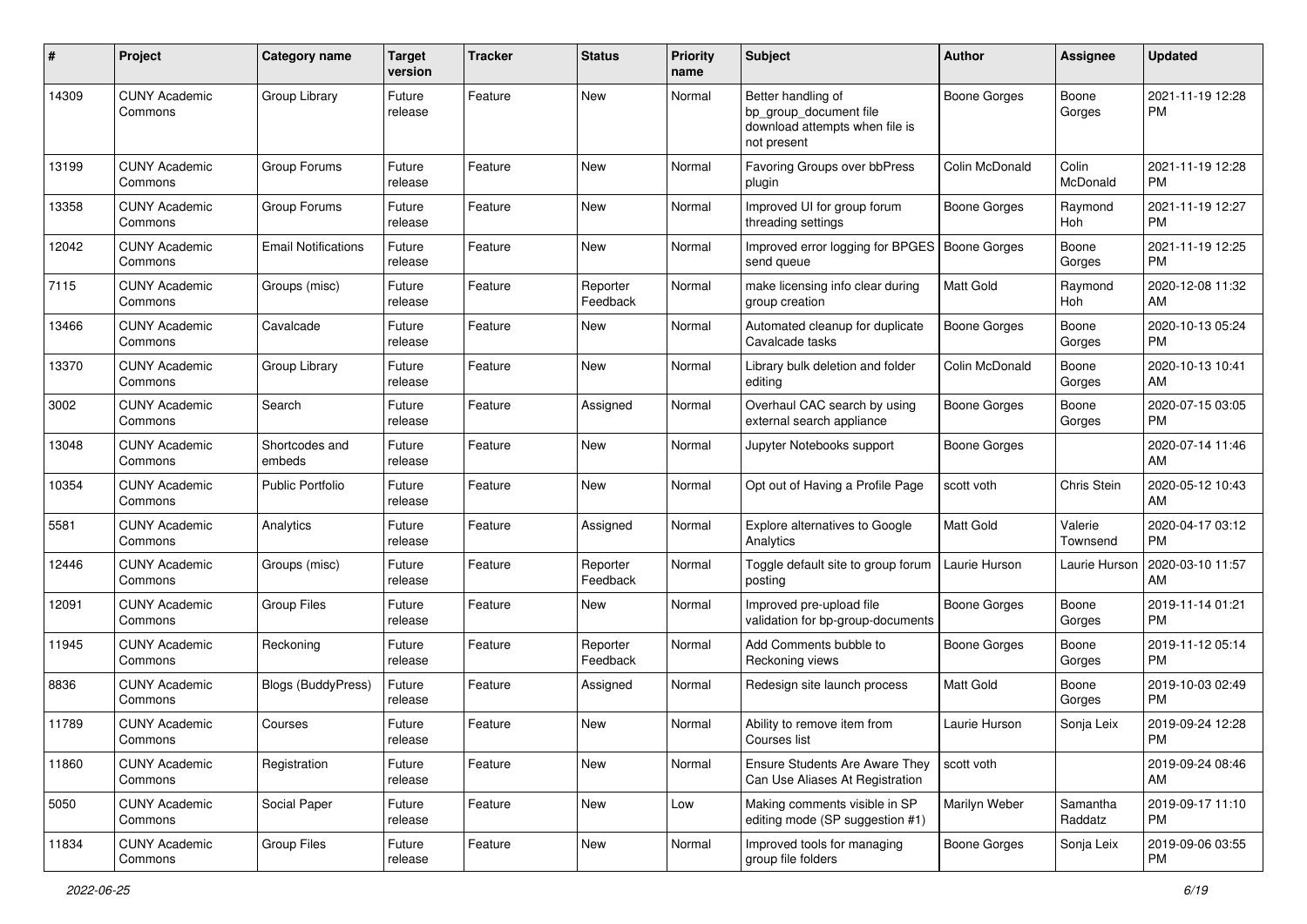| #     | <b>Project</b>                  | <b>Category name</b>       | <b>Target</b><br>version | <b>Tracker</b> | <b>Status</b>        | <b>Priority</b><br>name | <b>Subject</b>                                                                             | <b>Author</b>           | <b>Assignee</b>       | <b>Updated</b>                |
|-------|---------------------------------|----------------------------|--------------------------|----------------|----------------------|-------------------------|--------------------------------------------------------------------------------------------|-------------------------|-----------------------|-------------------------------|
| 11531 | <b>CUNY Academic</b><br>Commons | Events                     | Future<br>release        | Feature        | <b>New</b>           | Normal                  | Main Events calendar should<br>include non-public events that<br>user has access to        | scott voth              | Boone<br>Gorges       | 2019-06-11 10:00<br>AM        |
| 1544  | <b>CUNY Academic</b><br>Commons | Groups (misc)              | Future<br>release        | Feature        | Reporter<br>Feedback | Normal                  | Group Filtering and Sorting                                                                | Matt Gold               | Chris Stein           | 2019-03-01 02:25<br><b>PM</b> |
| 5016  | <b>CUNY Academic</b><br>Commons | Events                     | Future<br>release        | Feature        | Assigned             | Low                     | Allow comments to be posted on<br>events                                                   | <b>Matt Gold</b>        | Raymond<br>Hoh        | 2019-03-01 02:23<br><b>PM</b> |
| 4635  | <b>CUNY Academic</b><br>Commons | Authentication             | Future<br>release        | Feature        | <b>New</b>           | Normal                  | Allow non-WP authentication                                                                | Boone Gorges            | Sonja Leix            | 2019-03-01 02:05<br><b>PM</b> |
| 9720  | <b>CUNY Academic</b><br>Commons | Authentication             | Future<br>release        | Feature        | <b>New</b>           | Normal                  | The Commons should be an<br>oAuth provider                                                 | Boone Gorges            |                       | 2019-03-01 02:04<br><b>PM</b> |
| 11131 | <b>CUNY Academic</b><br>Commons |                            | Future<br>release        | Feature        | Reporter<br>Feedback | Normal                  | <b>Image Annotation Plugins</b>                                                            | Laurie Hurson           |                       | 2019-02-26 11:33<br>AM        |
| 10659 | <b>CUNY Academic</b><br>Commons | Group Forums               | Future<br>release        | Feature        | Assigned             | Normal                  | Post to multiple groups via email                                                          | Matt Gold               | Raymond<br><b>Hoh</b> | 2018-11-15 12:54<br>AM        |
| 9028  | <b>CUNY Academic</b><br>Commons | Onboarding                 | Future<br>release        | Feature        | Assigned             | Normal                  | suggest groups to new members<br>during the registration process                           | Matt Gold               | Chris Stein           | 2018-10-24 12:34<br><b>PM</b> |
| 5992  | <b>CUNY Academic</b><br>Commons | <b>Email Notifications</b> | Future<br>release        | Feature        | <b>New</b>           | Normal                  | Changing the From line of<br>autogenerated blog emails                                     | Marilyn Weber           |                       | 2018-09-27 05:19<br><b>PM</b> |
| 10368 | <b>CUNY Academic</b><br>Commons |                            | Future<br>release        | Feature        | Assigned             | Normal                  | Use ORCID data to populate<br>academic profile page                                        | Stephen Francoeur       | Boone<br>Gorges       | 2018-09-25 01:53<br><b>PM</b> |
| 9947  | <b>CUNY Academic</b><br>Commons | <b>WordPress Plugins</b>   | Future<br>release        | Feature        | Reporter<br>Feedback | Normal                  | Install H5P quiz plugin                                                                    | Matt Gold               | Boone<br>Gorges       | 2018-09-11 11:01<br>AM        |
| 9895  | <b>CUNY Academic</b><br>Commons | Onboarding                 | Future<br>release        | Feature        | Assigned             | Normal                  | Add "Accept Invitation"<br>link/button/function to Group<br>and/or Site invitation emails? | Luke Waltzer            | Boone<br>Gorges       | 2018-06-07 12:42<br><b>PM</b> |
| 3768  | <b>CUNY Academic</b><br>Commons | <b>Public Portfolio</b>    | Future<br>release        | Feature        | Assigned             | Normal                  | Institutions/Past positions on<br>public portfolios                                        | <b>Matt Gold</b>        | Boone<br>Gorges       | 2018-04-23 10:44<br>AM        |
| 3580  | <b>CUNY Academic</b><br>Commons | Group Blogs                | Future<br>release        | Feature        | <b>New</b>           | Normal                  | Multiple blogs per group                                                                   | Boone Gorges            | Boone<br>Gorges       | 2018-02-20 02:02<br><b>PM</b> |
| 8498  | <b>CUNY Academic</b><br>Commons | <b>WordPress Plugins</b>   | Future<br>release        | Feature        | <b>New</b>           | Low                     | <b>Gravity Forms Email Users</b>                                                           | Raffi<br>Khatchadourian | Matt Gold             | 2017-10-13 12:58<br><b>PM</b> |
| 8756  | <b>CUNY Academic</b><br>Commons | Group Blogs                | Future<br>release        | Feature        | Hold                 | Normal                  | Connect multiple blogs to one<br>group?                                                    | Matt Gold               | Boone<br>Gorges       | 2017-09-30 10:42<br>AM        |
| 8211  | <b>CUNY Academic</b><br>Commons | <b>WordPress Themes</b>    | Future<br>release        | Feature        | <b>New</b>           | Normal                  | Theme Suggestions: Material<br>Design-Inspired Themes                                      | Margaret Galvan         | Margaret<br>Galvan    | 2017-08-07 02:48<br><b>PM</b> |
| 4481  | <b>CUNY Academic</b><br>Commons | Events                     | Future<br>release        | Feature        | <b>New</b>           | Normal                  | Group admins/mods should have<br>the ability to unlink an event from<br>the group          | Boone Gorges            | Boone<br>Gorges       | 2017-04-24 03:53<br><b>PM</b> |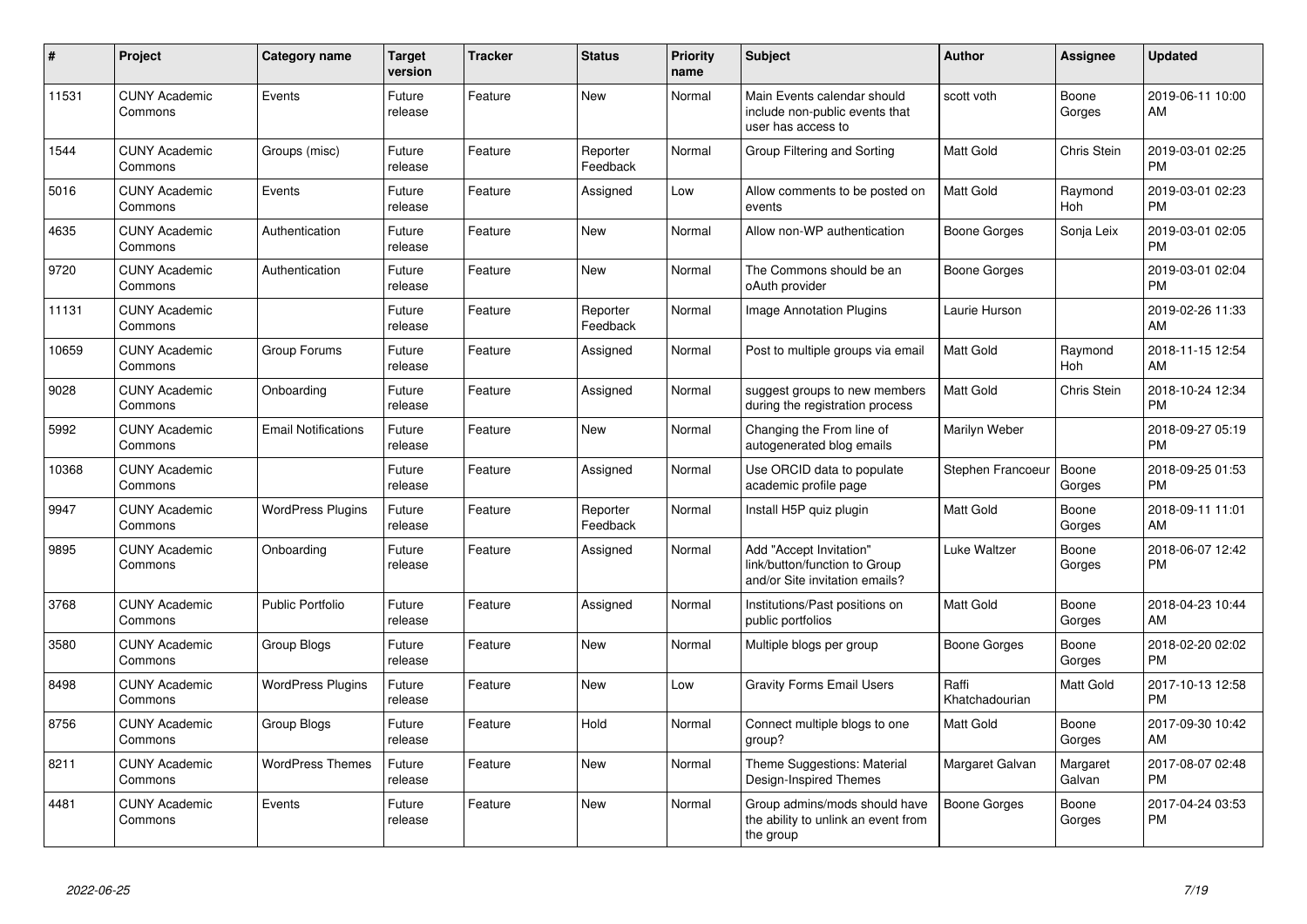| $\pmb{\#}$ | Project                         | <b>Category name</b>      | <b>Target</b><br>version | <b>Tracker</b> | <b>Status</b> | <b>Priority</b><br>name | <b>Subject</b>                                                   | Author              | <b>Assignee</b>     | <b>Updated</b>                |
|------------|---------------------------------|---------------------------|--------------------------|----------------|---------------|-------------------------|------------------------------------------------------------------|---------------------|---------------------|-------------------------------|
| 5316       | <b>CUNY Academic</b><br>Commons | User Experience           | Future<br>release        | Feature        | Assigned      | Normal                  | Prompt user email address<br>updates                             | <b>Matt Gold</b>    | Stephen Real        | 2016-12-21 03:30<br><b>PM</b> |
| 4980       | <b>CUNY Academic</b><br>Commons | Home Page                 | Future<br>release        | Feature        | Assigned      | Normal                  | CAC Featured Content -- Adding<br>Randomization                  | <b>Matt Gold</b>    | Boone<br>Gorges     | 2016-12-12 03:01<br><b>PM</b> |
| 6426       | <b>CUNY Academic</b><br>Commons | Spam/Spam<br>Prevention   | Future<br>release        | Feature        | Assigned      | Normal                  | Force captcha on all comments?                                   | <b>Matt Gold</b>    | <b>Tahir Butt</b>   | 2016-10-24 02:06<br><b>PM</b> |
| 1423       | <b>CUNY Academic</b><br>Commons | BuddyPress (misc)         | Future<br>release        | Feature        | Assigned      | Low                     | Show an avatar for pingback<br>comment activity items            | Boone Gorges        | <b>Tahir Butt</b>   | 2016-10-24 12:03<br><b>PM</b> |
| 3090       | <b>CUNY Academic</b><br>Commons | Twitter page              | Future<br>release        | Feature        | Assigned      | Normal                  | Prevent Retweets from showing<br>up on Commons twitter page      | Matt Gold           | <b>Tahir Butt</b>   | 2016-10-24 11:31<br>AM        |
| 5199       | <b>CUNY Academic</b><br>Commons | Social Paper              | Future<br>release        | Feature        | <b>New</b>    | Normal                  | add tables to the SP editor                                      | Marilyn Weber       |                     | 2016-10-24 11:27<br>AM        |
| 5234       | <b>CUNY Academic</b><br>Commons | Membership                | Future<br>release        | Feature        | Assigned      | Normal                  | Write Unconfirmed patch for WP                                   | <b>Boone Gorges</b> | Boone<br>Gorges     | 2016-10-24 11:18<br>AM        |
| 6389       | <b>CUNY Academic</b><br>Commons | <b>BuddyPress Docs</b>    | Future<br>release        | Feature        | <b>New</b>    | Low                     | Make Discussion Area Visible<br>When Editing a Doc               | Luke Waltzer        | Boone<br>Gorges     | 2016-10-21 04:16<br><b>PM</b> |
| 6332       | <b>CUNY Academic</b><br>Commons | WordPress (misc)          | Future<br>release        | Feature        | <b>New</b>    | Normal                  | Allow uploaded files to be marked<br>as private in an ad hoc way | <b>Boone Gorges</b> |                     | 2016-10-17 11:41<br><b>PM</b> |
| 1417       | <b>CUNY Academic</b><br>Commons | <b>BuddyPress Docs</b>    | Future<br>release        | Feature        | Assigned      | Low                     | Bulk actions for BuddyPress Docs                                 | <b>Boone Gorges</b> | Boone<br>Gorges     | 2016-10-17 10:41<br><b>PM</b> |
| 2881       | <b>CUNY Academic</b><br>Commons | <b>Public Portfolio</b>   | Future<br>release        | Feature        | Assigned      | Normal                  | Redesign the UX for Profiles                                     | Chris Stein         | Chris Stein         | 2016-10-13 12:45<br><b>PM</b> |
| 5696       | <b>CUNY Academic</b><br>Commons | Events                    | Future<br>release        | Feature        | Assigned      | Normal                  | Events Calendar - display options<br>calendar aggregation        | <b>Matt Gold</b>    | Boone<br>Gorges     | 2016-10-13 11:44<br>AM        |
| 6078       | <b>CUNY Academic</b><br>Commons | <b>Blogs (BuddyPress)</b> | Future<br>release        | Feature        | New           | Normal                  | <b>Explore Adding Network Blog</b><br>Metadata Plugin            | Luke Waltzer        | Luke Waltzer        | 2016-10-11 10:29<br><b>PM</b> |
| 5955       | <b>CUNY Academic</b><br>Commons | Outreach                  | Future<br>release        | Feature        | Assigned      | Normal                  | Create auto-newsletter for<br>commons members                    | <b>Matt Gold</b>    | Luke Waltzer        | 2016-08-30 10:34<br>AM        |
| 5489       | <b>CUNY Academic</b><br>Commons | Social Paper              | Future<br>release        | Feature        | New           | Normal                  | Asc/desc sorting for Social Paper<br>directories                 | <b>Boone Gorges</b> |                     | 2016-04-21 10:06<br><b>PM</b> |
| 5053       | <b>CUNY Academic</b><br>Commons | Social Paper              | Future<br>release        | Feature        | <b>New</b>    | Low                     | Scrollable menu to add readers<br>(SP suggestion #4)             | Marilyn Weber       | Samantha<br>Raddatz | 2016-04-21 05:21<br><b>PM</b> |
| 5397       | <b>CUNY Academic</b><br>Commons | Social Paper              | Future<br>release        | Feature        | <b>New</b>    | Normal                  | frustrating to have to<br>enable/disable in SP                   | Marilyn Weber       | Samantha<br>Raddatz | 2016-04-20 03:39<br><b>PM</b> |
| 5225       | <b>CUNY Academic</b><br>Commons | Registration              | Future<br>release        | Feature        | Assigned      | Normal                  | On-boarding Issues                                               | Luke Waltzer        | Samantha<br>Raddatz | 2016-02-12 02:58<br><b>PM</b> |
| 5205       | <b>CUNY Academic</b><br>Commons | Social Paper              | Future<br>release        | Feature        | <b>New</b>    | Normal                  | Social Paper folders                                             | Marilyn Weber       |                     | 2016-02-11 10:24<br>PM        |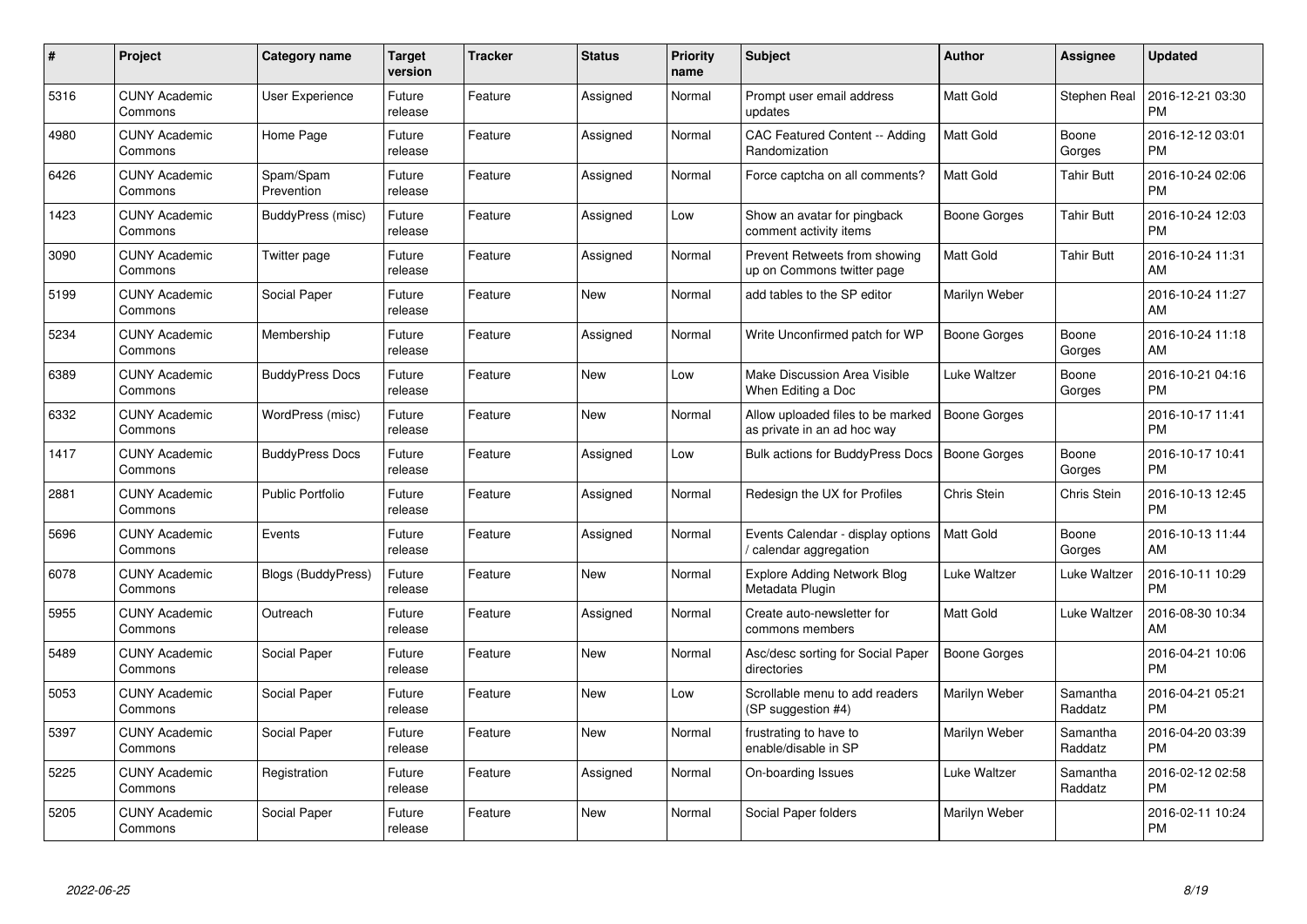| #    | Project                         | <b>Category name</b>       | <b>Target</b><br>version | <b>Tracker</b> | <b>Status</b>        | <b>Priority</b><br>name | <b>Subject</b>                                                                                                                                        | Author              | <b>Assignee</b>     | <b>Updated</b>                |
|------|---------------------------------|----------------------------|--------------------------|----------------|----------------------|-------------------------|-------------------------------------------------------------------------------------------------------------------------------------------------------|---------------------|---------------------|-------------------------------|
| 5058 | <b>CUNY Academic</b><br>Commons | Social Paper               | Future<br>release        | Feature        | New                  | Low                     | Can there be a clearer signal that<br>even when comments have<br>already been made you add<br>comments by clicking on the side?<br>(SP suggestion #5) | Marilyn Weber       | Samantha<br>Raddatz | 2016-02-11 10:24<br>РM        |
| 5052 | <b>CUNY Academic</b><br>Commons | Social Paper               | Future<br>release        | Feature        | New                  | Low                     | Sentence by sentence or line by<br>line comments (SP suggestion #3)                                                                                   | Marilyn Weber       | Boone<br>Gorges     | 2016-02-11 10:24<br>РM        |
| 1167 | <b>CUNY Academic</b><br>Commons | <b>Email Invitations</b>   | Future<br>release        | Feature        | New                  | Low                     | Allow email invitations to be<br>resent                                                                                                               | Boone Gorges        | Boone<br>Gorges     | 2015-11-12 12:53<br>AM        |
| 1105 | <b>CUNY Academic</b><br>Commons | WordPress (misc)           | Future<br>release        | Feature        | Assigned             | Normal                  | Rephrase Blog Privacy Options                                                                                                                         | Matt Gold           | Samantha<br>Raddatz | 2015-11-09 06:19<br>PM        |
| 554  | <b>CUNY Academic</b><br>Commons | BuddyPress (misc)          | Future<br>release        | Feature        | Assigned             | Normal                  | Add Trackback notifications to<br>site-wide activity feed                                                                                             | Matt Gold           | Boone<br>Gorges     | 2015-11-09 06:19<br><b>PM</b> |
| 365  | <b>CUNY Academic</b><br>Commons | WordPress (misc)           | Future<br>release        | Feature        | Assigned             | Normal                  | <b>Create Mouseover Tooltips</b><br>throughout Site                                                                                                   | Matt Gold           | Chris Stein         | 2015-11-09 06:18<br>РM        |
| 497  | <b>CUNY Academic</b><br>Commons | <b>WordPress Plugins</b>   | Future<br>release        | Feature        | Assigned             | Normal                  | Drag and Drop Ordering on<br>Gallery Post Plugin                                                                                                      | Matt Gold           | Ron Rennick         | 2015-11-09 06:18<br><b>PM</b> |
| 287  | <b>CUNY Academic</b><br>Commons | WordPress (misc)           | Future<br>release        | Feature        | Assigned             | Normal                  | Create troubleshooting tool for<br>account sign-up                                                                                                    | <b>Matt Gold</b>    | Boone<br>Gorges     | 2015-11-09 06:17<br><b>PM</b> |
| 2523 | <b>CUNY Academic</b><br>Commons | <b>BuddyPress Docs</b>     | Future<br>release        | Feature        | Assigned             | Normal                  | Allow Users to Upload Images to<br><b>BP</b> Docs                                                                                                     | Matt Gold           | Boone<br>Gorges     | 2015-11-09 06:14<br><b>PM</b> |
| 1744 | <b>CUNY Academic</b><br>Commons | <b>BuddyPress Docs</b>     | Future<br>release        | Feature        | Assigned             | Normal                  | Spreadsheet-style Docs                                                                                                                                | Boone Gorges        | Boone<br>Gorges     | 2015-11-09 06:13<br><b>PM</b> |
| 1460 | <b>CUNY Academic</b><br>Commons | Analytics                  | Future<br>release        | Feature        | Assigned             | Normal                  | Update System Report                                                                                                                                  | <b>Brian Foote</b>  | Boone<br>Gorges     | 2015-11-09 06:13<br>PM        |
| 2610 | <b>CUNY Academic</b><br>Commons | Group Invitations          | Future<br>release        | Feature        | Assigned             | Low                     | Request: Custom invitation<br>message to group invites                                                                                                | local admin         | Boone<br>Gorges     | 2015-11-09 06:13<br><b>PM</b> |
| 2325 | <b>CUNY Academic</b><br>Commons | BuddyPress (misc)          | Future<br>release        | Feature        | Assigned             | Low                     | Profile should have separate<br>fields for first/last names                                                                                           | local admin         | Boone<br>Gorges     | 2015-11-09 06:09<br><b>PM</b> |
| 2013 | <b>CUNY Academic</b><br>Commons | <b>Public Portfolio</b>    | Future<br>release        | Feature        | Assigned             | Low                     | Have Profile Privacy Options<br>show up only for filled-in fields                                                                                     | Matt Gold           | Boone<br>Gorges     | 2015-11-09 06:09<br><b>PM</b> |
| 1165 | <b>CUNY Academic</b><br>Commons | <b>Email Invitations</b>   | Future<br>release        | Feature        | Assigned             | Low                     | Allow saved lists of invitees under<br>Send Invites                                                                                                   | <b>Boone Gorges</b> | Boone<br>Gorges     | 2015-11-09 06:03<br>РM        |
| 1166 | <b>CUNY Academic</b><br>Commons | <b>Email Invitations</b>   | Future<br>release        | Feature        | New                  | Low                     | Better organizational tools for<br>Sent Invites                                                                                                       | Boone Gorges        | Boone<br>Gorges     | 2015-11-09 06:02<br><b>PM</b> |
| 333  | <b>CUNY Academic</b><br>Commons | <b>Email Notifications</b> | Future<br>release        | Feature        | Assigned             | Low                     | Delay Forum Notification Email<br>Delivery Until After Editing Period<br>Ends                                                                         | Matt Gold           | Raymond<br>Hoh      | 2015-11-09 06:01<br><b>PM</b> |
| 1456 | <b>CUNY Academic</b><br>Commons | Group Invitations          | Future<br>release        | Feature        | Reporter<br>Feedback | Low                     | Invite to Group Button from Profile   Matt Gold<br>Field                                                                                              |                     | Samantha<br>Raddatz | 2015-11-09 05:59<br><b>PM</b> |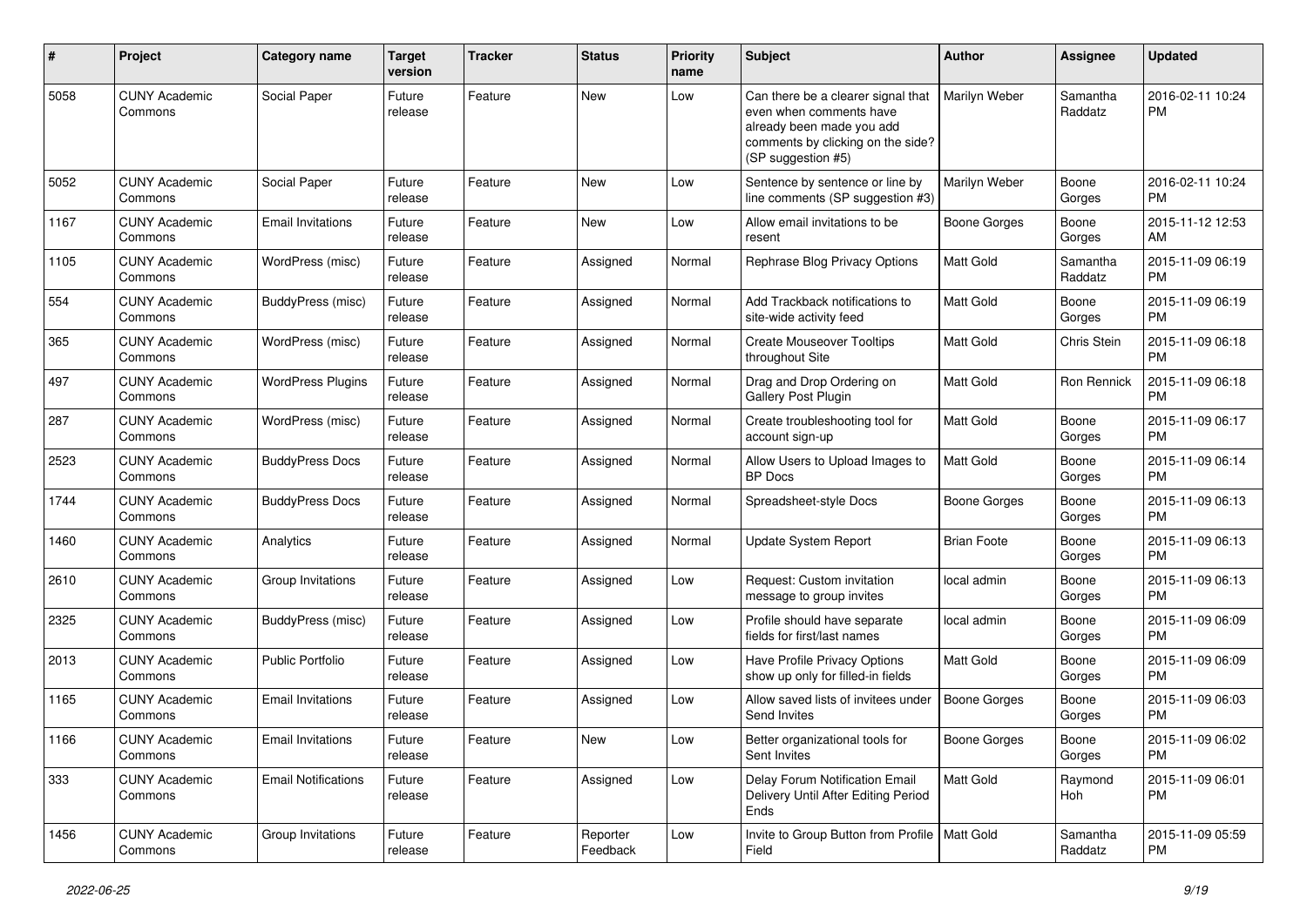| #    | Project                         | <b>Category name</b>   | <b>Target</b><br>version | <b>Tracker</b> | <b>Status</b> | <b>Priority</b><br>name | Subject                                                                      | Author              | <b>Assignee</b>     | <b>Updated</b>                |
|------|---------------------------------|------------------------|--------------------------|----------------|---------------|-------------------------|------------------------------------------------------------------------------|---------------------|---------------------|-------------------------------|
| 481  | <b>CUNY Academic</b><br>Commons | Groups (misc)          | Future<br>release        | Feature        | Assigned      | Normal                  | ability to archive inactive groups<br>and blogs                              | Michael Mandiberg   | Samantha<br>Raddatz | 2015-11-09 05:56<br>PM        |
| 519  | <b>CUNY Academic</b><br>Commons | <b>BuddyPress Docs</b> | Future<br>release        | Feature        | Assigned      | Low                     | TOC for individual docs - for new<br>BP "wiki-like" plugin                   | scott voth          | Boone<br>Gorges     | 2015-11-09 05:54<br><b>PM</b> |
| 1192 | <b>CUNY Academic</b><br>Commons | <b>Group Files</b>     | Future<br>release        | Feature        | Assigned      | Low                     | When posting group files, allow<br>users to add a category without<br>saving | <b>Matt Gold</b>    | Raymond<br>Hoh      | 2015-11-09 05:53<br><b>PM</b> |
| 1422 | <b>CUNY Academic</b><br>Commons | <b>BuddyPress Docs</b> | Future<br>release        | Feature        | Assigned      | Normal                  | Make "created Doc" activity icons<br>non-mini                                | <b>Boone Gorges</b> | Boone<br>Gorges     | 2015-11-09 05:48<br>PM        |
| 653  | <b>CUNY Academic</b><br>Commons | Group Blogs            | Future<br>release        | Feature        | Assigned      | Normal                  | Redesign Integration of Groups<br>and Blogs                                  | <b>Matt Gold</b>    | Samantha<br>Raddatz | 2015-11-09 05:40<br><b>PM</b> |
| 618  | <b>CUNY Academic</b><br>Commons | <b>BuddyPress Docs</b> | Future<br>release        | Feature        | Assigned      | Normal                  | BuddyPress Docs: export formats                                              | <b>Boone Gorges</b> | Boone<br>Gorges     | 2015-11-09 05:38<br>PM        |
| 310  | <b>CUNY Academic</b><br>Commons | BuddyPress (misc)      | Future<br>release        | Feature        | Assigned      | Low                     | <b>Friend Request Email</b>                                                  | Matt Gold           | Samantha<br>Raddatz | 2015-11-09 05:08<br><b>PM</b> |
| 308  | <b>CUNY Academic</b><br>Commons | Registration           | Future<br>release        | Feature        | New           | Normal                  | Group recommendations for<br>signup process                                  | <b>Boone Gorges</b> | Samantha<br>Raddatz | 2015-11-09 05:07<br><b>PM</b> |
| 3473 | <b>CUNY Academic</b><br>Commons | User Experience        | Future<br>release        | Feature        | Assigned      | Normal                  | Commons profile: Add help info<br>about "Positions" replacing "title"        | Keith Miyake        | Samantha<br>Raddatz | 2015-11-09 02:28<br>PM        |
| 3517 | <b>CUNY Academic</b><br>Commons | My Commons             | Future<br>release        | Feature        | Assigned      | Normal                  | Mute/Unmute My Commons<br>updates                                            | Matt Gold           | Raymond<br>Hoh      | 2015-11-09 01:19<br><b>PM</b> |
| 3192 | <b>CUNY Academic</b><br>Commons | Group Forums           | Future<br>release        | Feature        | Assigned      | Normal                  | Customizable forum views for<br>bbPress 2.x group forums                     | <b>Boone Gorges</b> | Raymond<br>Hoh      | 2015-11-09 12:47<br><b>PM</b> |
| 4238 | <b>CUNY Academic</b><br>Commons | Events                 | Future<br>release        | Feature        | Assigned      | Normal                  | Copy Events to Other Groups?                                                 | Matt Gold           | Boone<br>Gorges     | 2015-07-02 10:08<br>AM        |
| 4053 | <b>CUNY Academic</b><br>Commons | Events                 | Future<br>release        | Feature        | Assigned      | Normal                  | Create new tab for past events                                               | <b>Matt Gold</b>    | Boone<br>Gorges     | 2015-05-12 02:10<br><b>PM</b> |
| 3536 | <b>CUNY Academic</b><br>Commons | My Commons             | Future<br>release        | Feature        | Assigned      | Normal                  | Infinite Scroll on My Commons<br>page                                        | Matt Gold           | Raymond<br>Hoh      | 2015-04-13 04:42<br><b>PM</b> |
| 3662 | <b>CUNY Academic</b><br>Commons | <b>SEO</b>             | Future<br>release        | Feature        | Assigned      | Normal                  | Duplicate Content/SEO/Google<br>issues                                       | Matt Gold           | Raymond<br>Hoh      | 2015-04-13 04:37<br><b>PM</b> |
| 370  | <b>CUNY Academic</b><br>Commons | Registration           | Future<br>release        | Feature        | Assigned      | High                    | <b>Guest Accounts</b>                                                        | Matt Gold           | Matt Gold           | 2015-04-09 09:33<br><b>PM</b> |
| 3770 | <b>CUNY Academic</b><br>Commons | Public Portfolio       | Future<br>release        | Feature        | Assigned      | Normal                  | Improve Layout/Formatting of<br>Positions Area on Public<br>Portfolios       | Matt Gold           | Chris Stein         | 2015-04-01 09:17<br><b>PM</b> |
| 3308 | <b>CUNY Academic</b><br>Commons | Group Invitations      | Future<br>release        | Feature        | Assigned      | Normal                  | Allow members to rescind group<br>invitations                                | Matt Gold           | Boone<br>Gorges     | 2015-04-01 08:53<br>PM        |
| 3759 | <b>CUNY Academic</b><br>Commons | WordPress (misc)       | Future<br>release        | Feature        | Assigned      | Normal                  | Review Interface for Adding Users   Matt Gold<br>to Blogs                    |                     | Boone<br>Gorges     | 2015-03-24 05:52<br>PM        |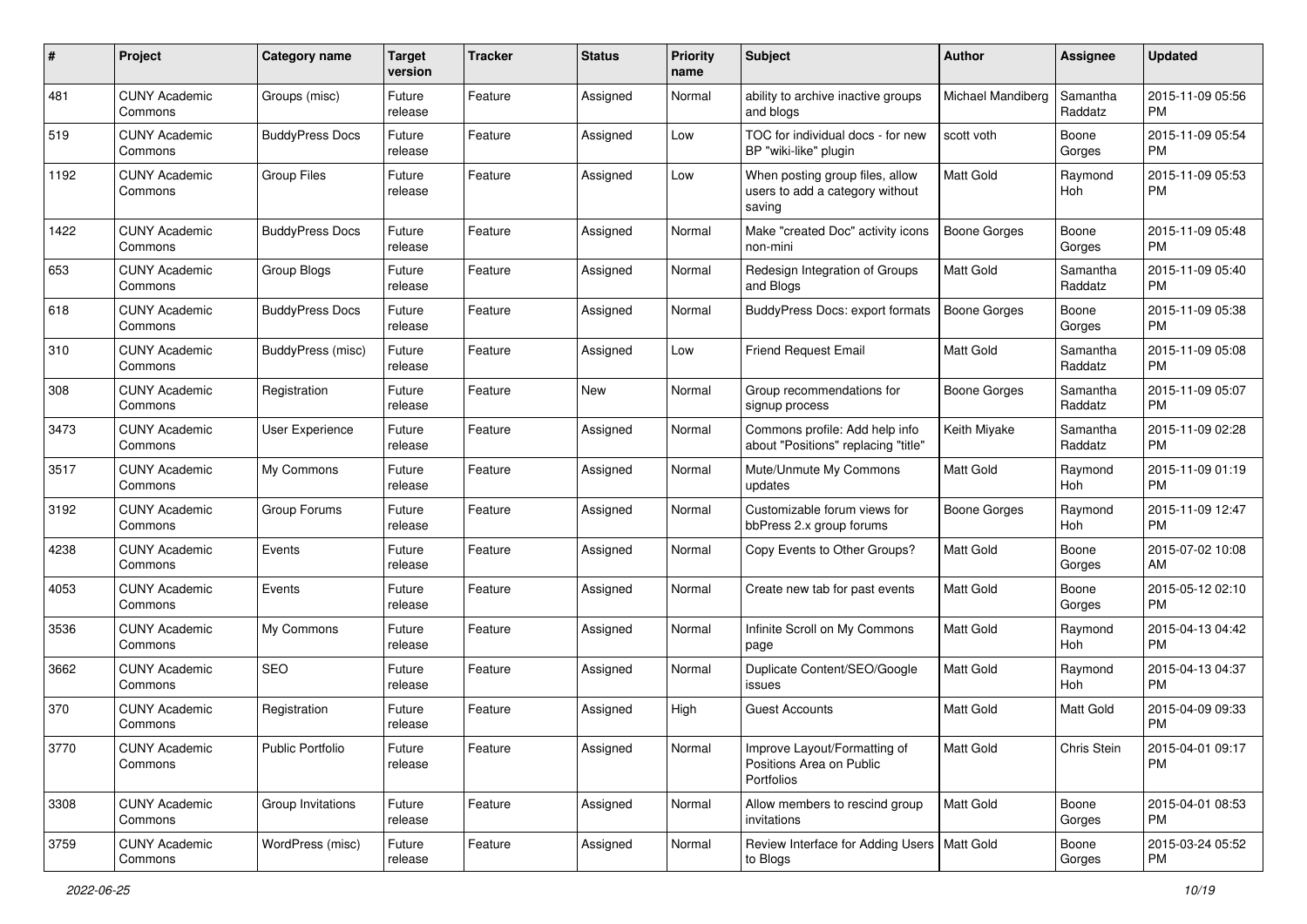| #    | Project                         | <b>Category name</b>     | <b>Target</b><br>version | <b>Tracker</b> | <b>Status</b> | <b>Priority</b><br>name | <b>Subject</b>                                                                 | <b>Author</b>    | Assignee            | <b>Updated</b>                |
|------|---------------------------------|--------------------------|--------------------------|----------------|---------------|-------------------------|--------------------------------------------------------------------------------|------------------|---------------------|-------------------------------|
| 3042 | <b>CUNY Academic</b><br>Commons | <b>Public Portfolio</b>  | Future<br>release        | Feature        | Assigned      | Normal                  | Browsing member interests                                                      | <b>Matt Gold</b> | Boone<br>Gorges     | 2015-03-21 09:04<br><b>PM</b> |
| 2754 | <b>CUNY Academic</b><br>Commons | Design                   | Future<br>release        | Feature        | Assigned      | Normal                  | Determine strategy for CAC logo<br>handling in top header                      | Micki Kaufman    | Chris Stein         | 2015-01-05 08:53<br><b>PM</b> |
| 2832 | <b>CUNY Academic</b><br>Commons | <b>Public Portfolio</b>  | Future<br>release        | Feature        | Assigned      | Normal                  | Improve interface for (not)<br>auto-linking profile fields                     | Boone Gorges     | Chris Stein         | 2015-01-05 08:52<br><b>PM</b> |
| 2753 | <b>CUNY Academic</b><br>Commons | <b>Public Portfolio</b>  | Future<br>release        | Feature        | <b>New</b>    | Normal                  | Create actual actual tagification in<br>academic interests and other<br>fields | Micki Kaufman    | Boone<br>Gorges     | 2015-01-05 08:52<br><b>PM</b> |
| 364  | <b>CUNY Academic</b><br>Commons | <b>WordPress Plugins</b> | Future<br>release        | Feature        | New           | Normal                  | <b>Bulletin Board</b>                                                          | Matt Gold        |                     | 2015-01-05 08:50<br><b>PM</b> |
| 1562 | <b>CUNY Academic</b><br>Commons | <b>WordPress Plugins</b> | Future<br>release        | Feature        | Assigned      | Low                     | Play with NYT Collaborative<br><b>Authoring Tool</b>                           | <b>Matt Gold</b> | Boone<br>Gorges     | 2015-01-05 08:47<br><b>PM</b> |
| 658  | <b>CUNY Academic</b><br>Commons | <b>WordPress Plugins</b> | Future<br>release        | Feature        | Assigned      | Normal                  | Rebulid Sitewide Tag Suggestion                                                | <b>Matt Gold</b> | Boone<br>Gorges     | 2015-01-05 08:47<br><b>PM</b> |
| 412  | <b>CUNY Academic</b><br>Commons | <b>WordPress Themes</b>  | Future<br>release        | Feature        | Assigned      | Normal                  | <b>Featured Themes</b>                                                         | <b>Matt Gold</b> | Dominic<br>Giglio   | 2015-01-05 08:44<br><b>PM</b> |
| 3475 | <b>CUNY Academic</b><br>Commons | Events                   | Future<br>release        | Feature        | Assigned      | Normal                  | Request to add plugin to<br>streamline room<br>booking/appointment booking     | Naomi Barrettara | Boone<br>Gorges     | 2014-12-01 05:14<br><b>PM</b> |
| 3193 | <b>CUNY Academic</b><br>Commons | Group Forums             | Future<br>release        | Feature        | Assigned      | Normal                  | bbPress 2.x dynamic roles and<br><b>RBE</b>                                    | Boone Gorges     | Boone<br>Gorges     | 2014-09-30 01:30<br><b>PM</b> |
| 3458 | <b>CUNY Academic</b><br>Commons | Groups (misc)            | Future<br>release        | Feature        | Assigned      | Normal                  | Filter Members of Group by<br>Campus                                           | Michael Smith    | Samantha<br>Raddatz | 2014-09-26 08:32<br><b>PM</b> |
| 3330 | <b>CUNY Academic</b><br>Commons | My Commons               | Future<br>release        | Feature        | Assigned      | Normal                  | 'Commons Information" tool                                                     | Boone Gorges     | Chris Stein         | 2014-09-22 08:46<br><b>PM</b> |
| 2223 | <b>CUNY Academic</b><br>Commons | <b>WordPress Plugins</b> | Future<br>release        | Feature        | Assigned      | Low                     | Add Participad to the CUNY<br><b>Academic Commons</b>                          | Matt Gold        | Boone<br>Gorges     | 2014-09-17 10:03<br><b>PM</b> |
| 3354 | <b>CUNY Academic</b><br>Commons | <b>Group Files</b>       | Future<br>release        | Feature        | Assigned      | Low                     | Allow Group Download of Multiple<br><b>Selected Files</b>                      | <b>Matt Gold</b> | Chris Stein         | 2014-08-01 08:50<br>AM        |
| 3220 | <b>CUNY Academic</b><br>Commons | <b>Public Portfolio</b>  | Future<br>release        | Feature        | Assigned      | Normal                  | Add indent/outdent option to<br>Formatting Buttons on Profile<br>Page          | <b>Matt Gold</b> | Boone<br>Gorges     | 2014-05-21 10:39<br><b>PM</b> |
| 1888 | <b>CUNY Academic</b><br>Commons | Home Page                | Future<br>release        | Feature        | Assigned      | Normal                  | Refactor BP MPO Activity Filter to<br>support proper pagination                | Sarah Morgano    | Boone<br>Gorges     | 2014-05-01 07:11<br><b>PM</b> |
| 1983 | <b>CUNY Academic</b><br>Commons | Home Page                | Future<br>release        | Feature        | Assigned      | Low                     | Media Library integration with<br>Featured Content plugin                      | Boone Gorges     | Dominic<br>Giglio   | 2014-03-17 10:34<br>AM        |
| 3080 | <b>CUNY Academic</b><br>Commons | Group Files              | Future<br>release        | Feature        | Assigned      | Low                     | Create a system to keep track of<br>file changes                               | Matt Gold        | Boone<br>Gorges     | 2014-02-26 10:04<br><b>PM</b> |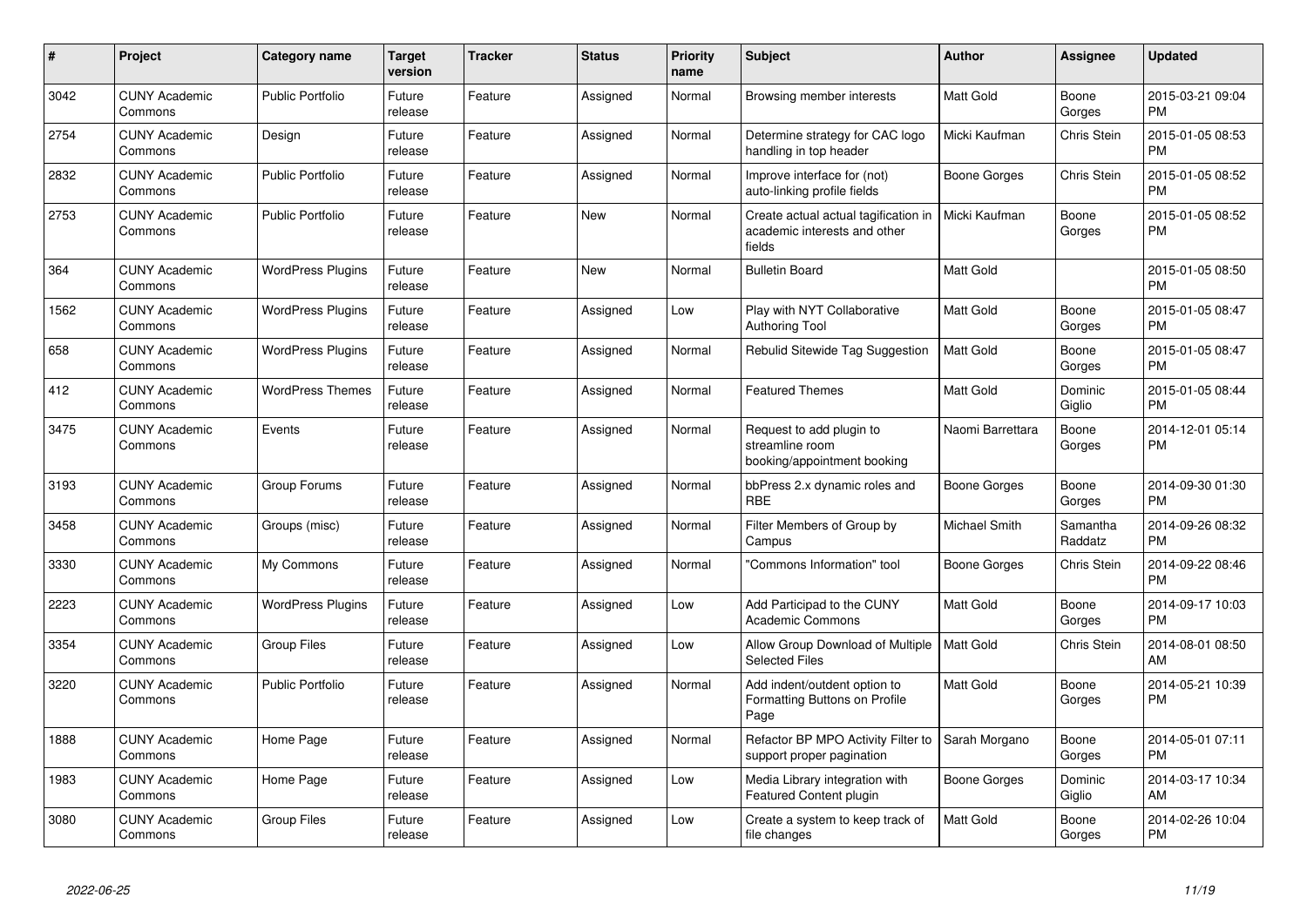| $\pmb{\#}$ | Project                         | Category name               | <b>Target</b><br>version | <b>Tracker</b> | <b>Status</b>        | <b>Priority</b><br>name | <b>Subject</b>                                                       | <b>Author</b>       | <b>Assignee</b>   | <b>Updated</b>                |
|------------|---------------------------------|-----------------------------|--------------------------|----------------|----------------------|-------------------------|----------------------------------------------------------------------|---------------------|-------------------|-------------------------------|
| 3048       | <b>CUNY Academic</b><br>Commons | <b>Public Portfolio</b>     | Future<br>release        | Feature        | <b>New</b>           | Low                     | Images for rich text profile fields                                  | <b>Boone Gorges</b> | Boone<br>Gorges   | 2014-02-19 12:56<br><b>PM</b> |
| 940        | <b>CUNY Academic</b><br>Commons | Redmine                     | Future<br>release        | Feature        | Assigned             | Low                     | Communication with users after<br>releases                           | <b>Matt Gold</b>    | Dominic<br>Giglio | 2012-09-09 04:36<br><b>PM</b> |
| 1508       | <b>CUNY Academic</b><br>Commons | WordPress (misc)            | Future<br>release        | Feature        | Assigned             | Normal                  | Share login cookies across<br>mapped domains                         | Boone Gorges        | Boone<br>Gorges   | 2012-07-02 12:12<br><b>PM</b> |
| 599        | <b>CUNY Academic</b><br>Commons | BuddyPress (misc)           | Future<br>release        | Feature        | Assigned             | Normal                  | Consider adding rating plugins for<br><b>BuddyPress/BBPress</b>      | <b>Matt Gold</b>    | Boone<br>Gorges   | 2011-08-22 06:50<br><b>PM</b> |
| 585        | <b>CUNY Academic</b><br>Commons | Group Forums                | Future<br>release        | Feature        | Assigned             | Normal                  | Merge Forum Topics                                                   | Sarah Morgano       | Boone<br>Gorges   | 2011-07-06 04:11<br><b>PM</b> |
| 635        | <b>CUNY Academic</b><br>Commons | BuddyPress (misc)           | Future<br>release        | Feature        | Assigned             | Normal                  | Big Blue Button -<br>Videoconferencing in Groups and<br><b>Blogs</b> | Matt Gold           | Boone<br>Gorges   | 2011-03-14 03:24<br><b>PM</b> |
| 500        | <b>CUNY Academic</b><br>Commons | BuddyPress (misc)           | Future<br>release        | Feature        | Assigned             | Normal                  | <b>Export Group Data</b>                                             | <b>Matt Gold</b>    | Boone<br>Gorges   | 2010-12-19 12:09<br><b>PM</b> |
| 435        | <b>CUNY Academic</b><br>Commons | BuddyPress (misc)           | Future<br>release        | Feature        | Assigned             | Normal                  | Include Avatar Images in Forum<br><b>Post Notification Emails</b>    | Matt Gold           | Boone<br>Gorges   | 2010-12-08 12:40<br><b>PM</b> |
| 377        | <b>CUNY Academic</b><br>Commons | BuddyPress (misc)           | Future<br>release        | Feature        | Assigned             | Normal                  | Like buttons                                                         | Matt Gold           | Boone<br>Gorges   | 2010-11-16 05:13<br><b>PM</b> |
| 58         | <b>CUNY Academic</b><br>Commons | BuddyPress (misc)           | Future<br>release        | Feature        | Assigned             | Low                     | Make member search sortable by<br>last name                          | Roberta Brody       | Boone<br>Gorges   | 2010-08-26 02:38<br><b>PM</b> |
| 11788      | <b>CUNY Academic</b><br>Commons | <b>WordPress Plugins</b>    | Future<br>release        | Support        | Reporter<br>Feedback | Normal                  | Plugin Request - Browse Aloud                                        | scott voth          |                   | 2019-09-24 08:42<br>AM        |
| 9207       | <b>CUNY Academic</b><br>Commons |                             | Future<br>release        | Support        | Reporter<br>Feedback | Normal                  | display dashboards made in<br>Tableau?                               | Marilyn Weber       | Boone<br>Gorges   | 2018-04-10 10:42<br>AM        |
| 9211       | <b>CUNY Academic</b><br>Commons | <b>WordPress Plugins</b>    | Future<br>release        | Support        | Reporter<br>Feedback | Normal                  | Auto-Role Setting in Forum Plugin<br><b>Causing Some Confusion</b>   | Luke Waltzer        | Boone<br>Gorges   | 2018-03-13 11:44<br>AM        |
| 5826       | <b>CUNY Academic</b><br>Commons | <b>WordPress Plugins</b>    | Future<br>release        | Support        | Reporter<br>Feedback | Normal                  | <b>Remove Subscription Options</b><br>plugin from directory          | Sarah Morgano       | Sarah<br>Morgano  | 2016-10-21 04:14<br><b>PM</b> |
| 3492       | <b>CUNY Academic</b><br>Commons | <b>WordPress Themes</b>     | Future<br>release        | Support        | Assigned             | Normal                  | Add CBOX theme to the<br>Commons                                     | scott voth          | Raymond<br>Hoh    | 2014-10-08 05:55<br><b>PM</b> |
| 6014       | <b>CUNY Academic</b><br>Commons | Publicity                   | Future<br>release        | Publicity      | Reporter<br>Feedback | Normal                  | Google search listing                                                | <b>Matt Gold</b>    | Boone<br>Gorges   | 2016-09-21 03:48<br><b>PM</b> |
| 11843      | <b>CUNY Academic</b><br>Commons | WordPress (misc)            | Future<br>release        | Design/UX      | <b>New</b>           | Normal                  | Tweaking the Gutenberg Editor<br>Interface                           | Laurie Hurson       |                   | 2022-04-26 12:00<br><b>PM</b> |
| 10580      | <b>CUNY Academic</b><br>Commons | Information<br>Architecture | Future<br>release        | Design/UX      | <b>New</b>           | Normal                  | Primary nav item review                                              | Boone Gorges        | Sara Cannon       | 2021-11-19 12:37<br><b>PM</b> |
| 7624       | <b>CUNY Academic</b><br>Commons | BuddyPress (misc)           | Future<br>release        | Design/UX      | <b>New</b>           | Normal                  | <b>BP Notifications</b>                                              | Luke Waltzer        | Paige Dupont      | 2017-02-08 10:43<br><b>PM</b> |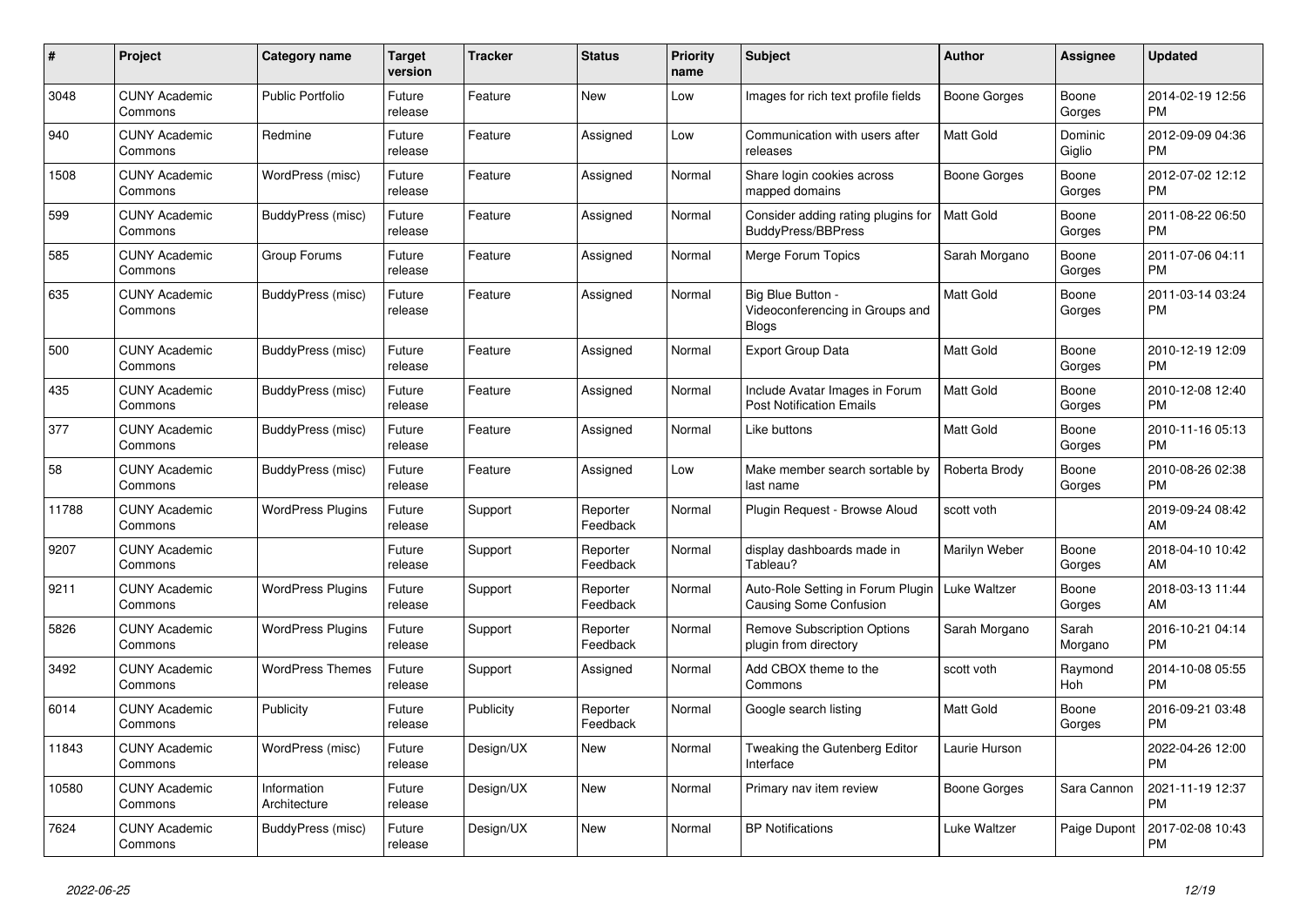| $\#$  | Project                         | Category name            | <b>Target</b><br>version | <b>Tracker</b> | <b>Status</b>        | <b>Priority</b><br>name | <b>Subject</b>                                                     | Author                  | Assignee            | <b>Updated</b>                |
|-------|---------------------------------|--------------------------|--------------------------|----------------|----------------------|-------------------------|--------------------------------------------------------------------|-------------------------|---------------------|-------------------------------|
| 6392  | <b>CUNY Academic</b><br>Commons | Group Forums             | Future<br>release        | Design/UX      | Assigned             | Low                     | Composition/Preview Panes in<br>Forum Posts                        | Luke Waltzer            | Paige Dupont        | 2016-10-21 04:26<br><b>PM</b> |
| 5182  | <b>CUNY Academic</b><br>Commons | Social Paper             | Future<br>release        | Design/UX      | <b>New</b>           | Normal                  | 'Publishing" a private paper on<br>social paper?                   | Raffi<br>Khatchadourian | Boone<br>Gorges     | 2016-10-13 04:12<br><b>PM</b> |
| 4903  | <b>CUNY Academic</b><br>Commons | Events                   | Future<br>release        | Design/UX      | Assigned             | Normal                  | Improving visual appearance of<br>event calendars                  | Matt Gold               | Boone<br>Gorges     | 2016-10-13 11:51<br>AM        |
| 5183  | <b>CUNY Academic</b><br>Commons | Social Paper             | Future<br>release        | Design/UX      | <b>New</b>           | Normal                  | Creating a new paper when<br>viewing an existing paper             | Raffi<br>Khatchadourian | Samantha<br>Raddatz | 2016-02-02 12:09<br><b>PM</b> |
| 4622  | <b>CUNY Academic</b><br>Commons | <b>Public Portfolio</b>  | Future<br>release        | Design/UX      | <b>New</b>           | Normal                  | <b>Profile Visibility Settings</b>                                 | Samantha Raddatz        | Samantha<br>Raddatz | 2015-09-21 12:18<br><b>PM</b> |
| 4592  | <b>CUNY Academic</b><br>Commons | Events                   | Future<br>release        | Design/UX      | <b>New</b>           | Normal                  | Event Creation - Venue Dropdown<br>Slow                            | Samantha Raddatz        | Boone<br>Gorges     | 2015-09-14 04:56<br><b>PM</b> |
| 4226  | <b>CUNY Academic</b><br>Commons | <b>BuddyPress Docs</b>   | Future<br>release        | Design/UX      | <b>New</b>           | Normal                  | Add option to connect a Doc with<br>a Group                        | Samantha Raddatz        | Samantha<br>Raddatz | 2015-09-09 04:08<br><b>PM</b> |
| 4404  | <b>CUNY Academic</b><br>Commons | <b>Public Portfolio</b>  | Future<br>release        | Design/UX      | Assigned             | Normal                  | Change color of permissions info<br>on portfolio editing interface | <b>Matt Gold</b>        | Samantha<br>Raddatz | 2015-08-11 05:28<br><b>PM</b> |
| 4253  | <b>CUNY Academic</b><br>Commons | <b>Public Portfolio</b>  | Future<br>release        | Design/UX      | <b>New</b>           | Normal                  | Encourage users to add portfolio<br>content                        | Samantha Raddatz        | Samantha<br>Raddatz | 2015-07-07 11:32<br>AM        |
| 4225  | <b>CUNY Academic</b><br>Commons | <b>DiRT</b> Integration  | Future<br>release        | Design/UX      | <b>New</b>           | Normal                  | Add information to DIRT page (in<br>Create a Group)                | Samantha Raddatz        | <b>Matt Gold</b>    | 2015-06-26 03:14<br><b>PM</b> |
| 4221  | <b>CUNY Academic</b><br>Commons | Group Forums             | Future<br>release        | Design/UX      | Assigned             | Normal                  | Add 'Number of Posts' display<br>option to Forum page              | Samantha Raddatz        | Samantha<br>Raddatz | 2015-06-26 02:21<br><b>PM</b> |
| 4222  | <b>CUNY Academic</b><br>Commons | <b>User Experience</b>   | Future<br>release        | Design/UX      | <b>New</b>           | Normal                  | Add information to 'Delete<br>Account' page                        | Samantha Raddatz        | scott voth          | 2015-06-26 11:35<br>AM        |
| 3577  | <b>CUNY Academic</b><br>Commons | My Commons               | Future<br>release        | Design/UX      | Assigned             | Normal                  | Replies to items in My Commons                                     | <b>Matt Gold</b>        | Raymond<br>Hoh      | 2015-04-09 05:19<br><b>PM</b> |
| 3059  | <b>CUNY Academic</b><br>Commons | Group Forums             | Future<br>release        | Design/UX      | New                  | Normal                  | Forum Post Permissable Content<br><b>Explanatory Text</b>          | <b>Chris Stein</b>      | Chris Stein         | 2015-04-02 11:27<br>AM        |
| 860   | <b>CUNY Academic</b><br>Commons | Design                   | Future<br>release        | Design/UX      | Assigned             | Normal                  | <b>Standardize Button Treatment</b><br>Across the Commons          | Chris Stein             | Chris Stein         | 2014-05-01 09:45<br>AM        |
| 8078  | <b>CUNY Academic</b><br>Commons | <b>WordPress Plugins</b> | Future<br>release        | System Upgrade | Assigned             | Normal                  | CommentPress Updates                                               | Margaret Galvan         | Christian<br>Wach   | 2017-05-08 03:49<br><b>PM</b> |
| 15242 | <b>CUNY Academic</b><br>Commons | Performance              | Not tracked              | Bug            | Reporter<br>Feedback | Normal                  | Slugist site                                                       | Raffi<br>Khatchadourian | Boone<br>Gorges     | 2022-02-07 11:14<br>AM        |
| 14629 | <b>CUNY Academic</b><br>Commons |                          | Not tracked              | Bug            | Reporter<br>Feedback | Normal                  | Possible Post Order Bug?                                           | <b>Syelle Graves</b>    |                     | 2021-09-14 10:47<br>AM        |
| 13949 | <b>CUNY Academic</b><br>Commons |                          | Not tracked              | <b>Bug</b>     | <b>New</b>           | Normal                  | Continued debugging of runaway<br>MySQL connections                | <b>Matt Gold</b>        | Boone<br>Gorges     | 2021-09-14 10:42<br>AM        |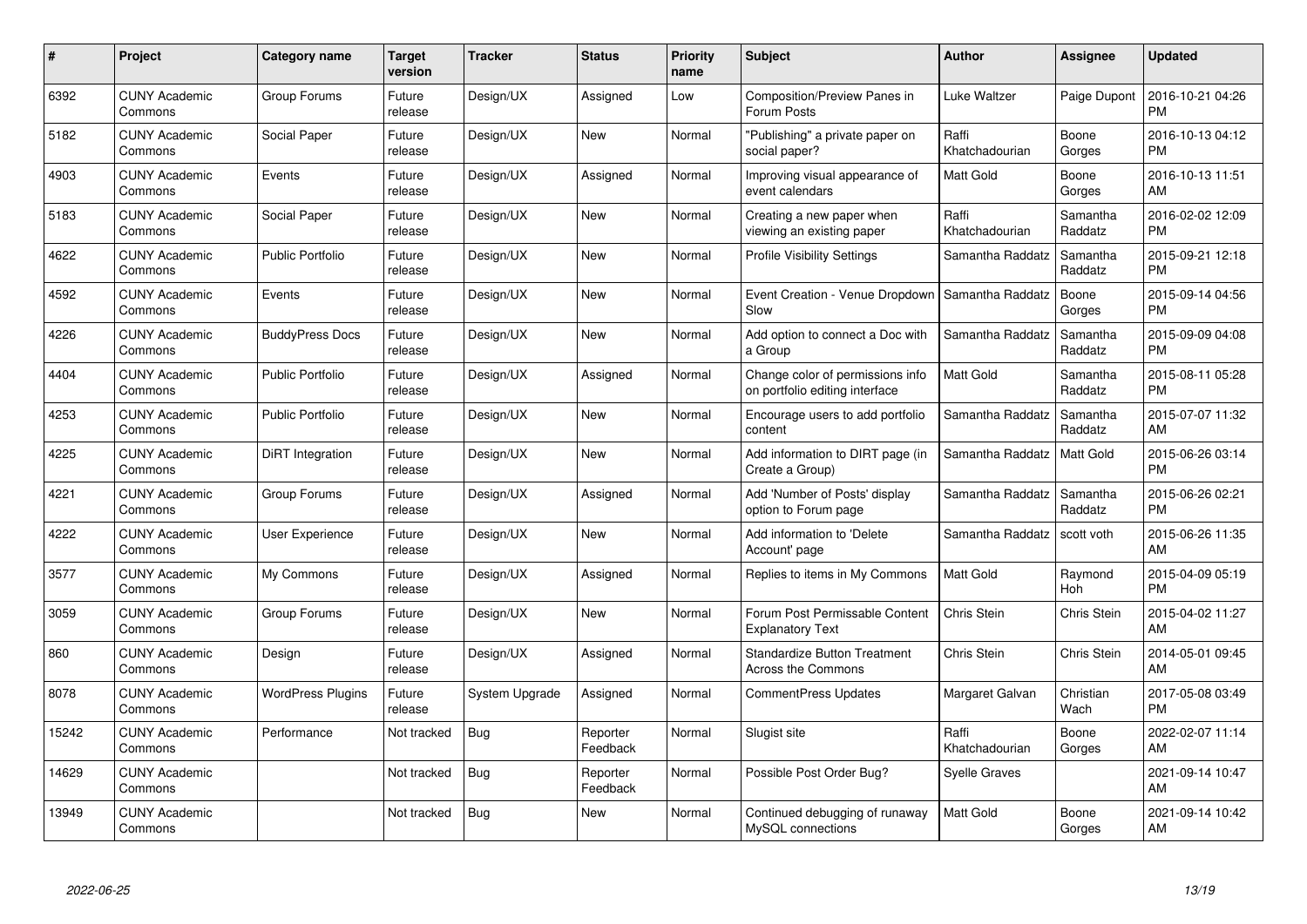| #     | Project                         | <b>Category name</b>       | <b>Target</b><br>version | <b>Tracker</b> | <b>Status</b>        | <b>Priority</b><br>name | <b>Subject</b>                                                                                | <b>Author</b>         | <b>Assignee</b> | <b>Updated</b>                |
|-------|---------------------------------|----------------------------|--------------------------|----------------|----------------------|-------------------------|-----------------------------------------------------------------------------------------------|-----------------------|-----------------|-------------------------------|
| 14483 | <b>CUNY Academic</b><br>Commons | WordPress - Media          | Not tracked              | <b>Bug</b>     | Reporter<br>Feedback | Normal                  | Wordpress PDF Embed Stopped<br>Working after JITP Media Clone                                 | <b>Patrick DeDauw</b> | Boone<br>Gorges | 2021-05-20 01:51<br><b>PM</b> |
| 13430 | <b>CUNY Academic</b><br>Commons | Reply By Email             | Not tracked              | Bug            | New                  | Normal                  | Delay in RBE                                                                                  | Luke Waltzer          | Raymond<br>Hoh  | 2020-10-13 11:16<br>AM        |
| 13328 | <b>CUNY Academic</b><br>Commons | Group Forums               | Not tracked              | <b>Bug</b>     | Reporter<br>Feedback | Normal                  | cross-posting in two related<br>groups                                                        | Marilyn Weber         | Raymond<br>Hoh  | 2020-09-15 10:39<br><b>PM</b> |
| 12436 | <b>CUNY Academic</b><br>Commons |                            | Not tracked              | Bug            | Assigned             | Normal                  | Nightly system downtime                                                                       | <b>Boone Gorges</b>   |                 | 2020-08-01 09:30<br>AM        |
| 12438 | <b>CUNY Academic</b><br>Commons | Courses                    | Not tracked              | Bug            | New                  | Normal                  | Site appearing twice                                                                          | Laurie Hurson         | Boone<br>Gorges | 2020-02-18 01:34<br><b>PM</b> |
| 12360 | <b>CUNY Academic</b><br>Commons | <b>WordPress Themes</b>    | Not tracked              | Bug            | Reporter<br>Feedback | Normal                  | site just says "DANTE We are<br>currently in maintenance mode,<br>please check back shortly." | Marilyn Weber         |                 | 2020-02-04 12:13<br><b>PM</b> |
| 12198 | <b>CUNY Academic</b><br>Commons |                            | Not tracked              | Bug            | Reporter<br>Feedback | Normal                  | Duplicate listing in My Sites                                                                 | Tom Harbison          |                 | 2019-12-09 05:50<br><b>PM</b> |
| 11879 | <b>CUNY Academic</b><br>Commons |                            | Not tracked              | <b>Bug</b>     | New                  | Normal                  | Hypothesis comments appearing<br>on multiple, different pdfs across<br>blogs                  | Laurie Hurson         | Laurie Hurson   | 2019-09-19 02:39<br><b>PM</b> |
| 10678 | <b>CUNY Academic</b><br>Commons |                            | Not tracked              | <b>Bug</b>     | Reporter<br>Feedback | High                    | Newsletter Plugin Not Sending<br>Out Newsletters                                              | Mark Webb             | Boone<br>Gorges | 2019-09-16 09:38<br><b>PM</b> |
| 11556 | <b>CUNY Academic</b><br>Commons | Courses                    | Not tracked              | Bug            | Reporter<br>Feedback | Normal                  | Instructor name given in course<br>listing                                                    | Tom Harbison          |                 | 2019-06-25 04:12<br><b>PM</b> |
| 11415 | <b>CUNY Academic</b><br>Commons | <b>WordPress Plugins</b>   | Not tracked              | <b>Bug</b>     | Reporter<br>Feedback | Normal                  | Blog Subscriptions in Jetpack                                                                 | Laurie Hurson         |                 | 2019-05-14 10:34<br>AM        |
| 11120 | <b>CUNY Academic</b><br>Commons | <b>WordPress Plugins</b>   | Not tracked              | <b>Bug</b>     | Reporter<br>Feedback | Normal                  | Events Manager Events Not<br>Showing Up                                                       | Mark Webb             |                 | 2019-02-27 04:10<br><b>PM</b> |
| 10794 | <b>CUNY Academic</b><br>Commons | Performance                | Not tracked              | Bug            | New                  | Normal                  | Memcached connection<br>occasionally breaks                                                   | <b>Boone Gorges</b>   | Boone<br>Gorges | 2018-12-06 03:30<br><b>PM</b> |
| 10769 | <b>CUNY Academic</b><br>Commons | <b>WordPress Themes</b>    | Not tracked              | Bug            | Reporter<br>Feedback | Normal                  | 2011 Theme Sidebar                                                                            | Mark Webb             |                 | 2018-12-04 04:09<br><b>PM</b> |
| 10262 | <b>CUNY Academic</b><br>Commons |                            | Not tracked              | Bug            | Reporter<br>Feedback | Normal                  | Newsletter Plugin: Broken Image<br>at Bottom of All Newsletters                               | Mark Webb             | Raymond<br>Hoh  | 2018-08-30 05:17<br><b>PM</b> |
| 9979  | <b>CUNY Academic</b><br>Commons | <b>Email Notifications</b> | Not tracked              | <b>Bug</b>     | Reporter<br>Feedback | Normal                  | Reports of slow email activation<br>emails                                                    | Matt Gold             | Boone<br>Gorges | 2018-08-29 09:40<br>PM        |
| 10040 | <b>CUNY Academic</b><br>Commons | WordPress (misc)           | Not tracked              | <b>Bug</b>     | Reporter<br>Feedback | Normal                  | User doesn't see full list of themes   Matt Gold                                              |                       | Boone<br>Gorges | 2018-07-25 10:12<br>AM        |
| 9515  | <b>CUNY Academic</b><br>Commons | <b>WordPress Plugins</b>   | Not tracked              | Bug            | Reporter<br>Feedback | Normal                  | Text to Speech plugin - "More<br>Slowly" checkbox not working                                 | scott voth            | Boone<br>Gorges | 2018-06-13 02:26<br><b>PM</b> |
| 9346  | <b>CUNY Academic</b><br>Commons | WordPress (misc)           | Not tracked              | <b>Bug</b>     | New                  | Normal                  | Clone cetls.bmcc.cuny.edu for<br>development                                                  | Owen Roberts          | Raymond<br>Hoh  | 2018-03-06 05:35<br><b>PM</b> |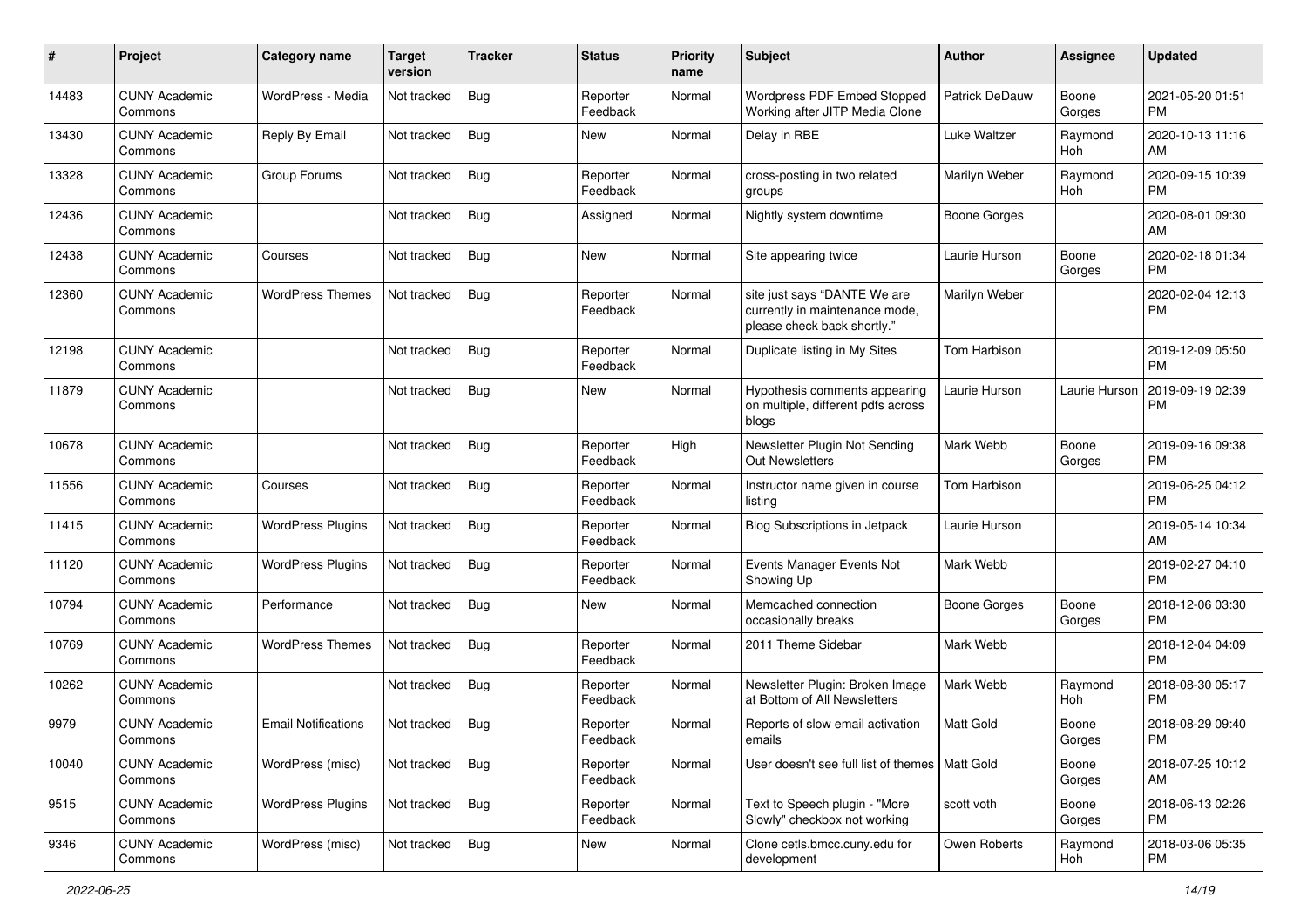| $\#$  | Project                         | <b>Category name</b> | Target<br>version | <b>Tracker</b> | <b>Status</b>        | <b>Priority</b><br>name | <b>Subject</b>                                                                                                                               | <b>Author</b>           | <b>Assignee</b>       | <b>Updated</b>                |
|-------|---------------------------------|----------------------|-------------------|----------------|----------------------|-------------------------|----------------------------------------------------------------------------------------------------------------------------------------------|-------------------------|-----------------------|-------------------------------|
| 8991  | <b>CUNY Academic</b><br>Commons | Reply By Email       | Not tracked       | Bug            | Hold                 | Normal                  | RBE duplicate email message<br>issue                                                                                                         | Matt Gold               | Raymond<br>Hoh        | 2018-02-18 08:53<br><b>PM</b> |
| 9060  | <b>CUNY Academic</b><br>Commons | Commons In A Box     | Not tracked       | Bug            | Hold                 | Normal                  | Problems with CBox image library<br>upload                                                                                                   | Lisa Rhody              | Raymond<br>Hoh        | 2018-01-10 03:26<br><b>PM</b> |
| 8440  | <b>CUNY Academic</b><br>Commons | Onboarding           | Not tracked       | Bug            | <b>New</b>           | Normal                  | Create Test Email Accounts for<br><b>Onboarding Project</b>                                                                                  | Stephen Real            | Stephen Real          | 2017-08-01 09:49<br><b>PM</b> |
| 7928  | <b>CUNY Academic</b><br>Commons | Group Forums         | Not tracked       | Bug            | New                  | Normal                  | Duplicate Forum post                                                                                                                         | Luke Waltzer            | Raymond<br>Hoh        | 2017-04-11 09:27<br><b>PM</b> |
| 6995  | <b>CUNY Academic</b><br>Commons | Home Page            | Not tracked       | Bug            | Assigned             | Normal                  | member filter on homepage not<br>workina                                                                                                     | Matt Gold               | Raymond<br><b>Hoh</b> | 2016-12-11 09:46<br><b>PM</b> |
| 6644  | <b>CUNY Academic</b><br>Commons |                      | Not tracked       | Bug            | Reporter<br>Feedback | High                    | White Screen at Login Pge                                                                                                                    | Luke Waltzer            | Raymond<br>Hoh        | 2016-11-21 10:34<br><b>PM</b> |
| 6671  | <b>CUNY Academic</b><br>Commons | Reply By Email       | Not tracked       | Bug            | Assigned             | Normal                  | "Post too often" RBE error<br>message                                                                                                        | Matt Gold               | Raymond<br>Hoh        | 2016-11-11 09:55<br>AM        |
| 5317  | <b>CUNY Academic</b><br>Commons | Group Blogs          | Not tracked       | Bug            | Reporter<br>Feedback | Normal                  | Notifications of New Post Didn't<br>Come                                                                                                     | Luke Waltzer            | Samantha<br>Raddatz   | 2016-03-21 10:41<br><b>PM</b> |
| 4972  | <b>CUNY Academic</b><br>Commons | Analytics            | Not tracked       | Bug            | <b>New</b>           | Normal                  | <b>Newsletter Analytics</b>                                                                                                                  | Stephen Real            | Matt Gold             | 2015-12-09 12:54<br><b>PM</b> |
| 15923 | <b>CUNY Academic</b><br>Commons |                      | Not tracked       | Feature        | Reporter<br>Feedback | Normal                  | <b>Bellows Plugin Adjustments</b>                                                                                                            | Laurie Hurson           |                       | 2022-04-20 10:10<br>AM        |
| 14394 | <b>CUNY Academic</b><br>Commons |                      | Not tracked       | Feature        | New                  | Normal                  | Commons News Site - redesign                                                                                                                 | scott voth              | scott voth            | 2021-09-14 10:46<br>AM        |
| 13912 | <b>CUNY Academic</b><br>Commons |                      | Not tracked       | Feature        | Hold                 | Low                     | posting "missed schedule"                                                                                                                    | Marilyn Weber           |                       | 2021-02-23 10:46<br>AM        |
| 12911 | <b>CUNY Academic</b><br>Commons |                      | Not tracked       | Feature        | <b>New</b>           | Normal                  | Block access to xmlrpc.php based<br>on User-Agent                                                                                            | <b>Boone Gorges</b>     | Boone<br>Gorges       | 2020-06-09 05:12<br><b>PM</b> |
| 11517 | <b>CUNY Academic</b><br>Commons |                      | Not tracked       | Feature        | Assigned             | Normal                  | wp-accessibility plugin should not<br>strip 'target=" blank" by default                                                                      | Boone Gorges            | Laurie Hurson         | 2019-09-24 09:57<br>AM        |
| 11077 | <b>CUNY Academic</b><br>Commons | Events               | Not tracked       | Feature        | Reporter<br>Feedback | Normal                  | Show event category description<br>in event list view                                                                                        | Raffi<br>Khatchadourian |                       | 2019-02-12 10:38<br><b>PM</b> |
| 9908  | <b>CUNY Academic</b><br>Commons |                      | Not tracked       | Feature        | <b>New</b>           | Normal                  | Is it possible to send email<br>updates to users (or an email<br>address not on the list) for only a<br>single page AFTER being<br>prompted? | <b>Michael Shields</b>  | scott voth            | 2018-06-11 01:34<br><b>PM</b> |
| 9643  | <b>CUNY Academic</b><br>Commons | Publicity            | Not tracked       | Feature        | <b>New</b>           | Normal                  | Create a page on the Commons<br>for logos etc.                                                                                               | Stephen Real            | Stephen Real          | 2018-04-24 10:53<br>AM        |
| 9420  | <b>CUNY Academic</b><br>Commons | cuny.is              | Not tracked       | Feature        | <b>New</b>           | Normal                  | Request for http://cuny.is/streams                                                                                                           | Raffi<br>Khatchadourian | Marilyn<br>Weber      | 2018-04-02 10:08<br>AM        |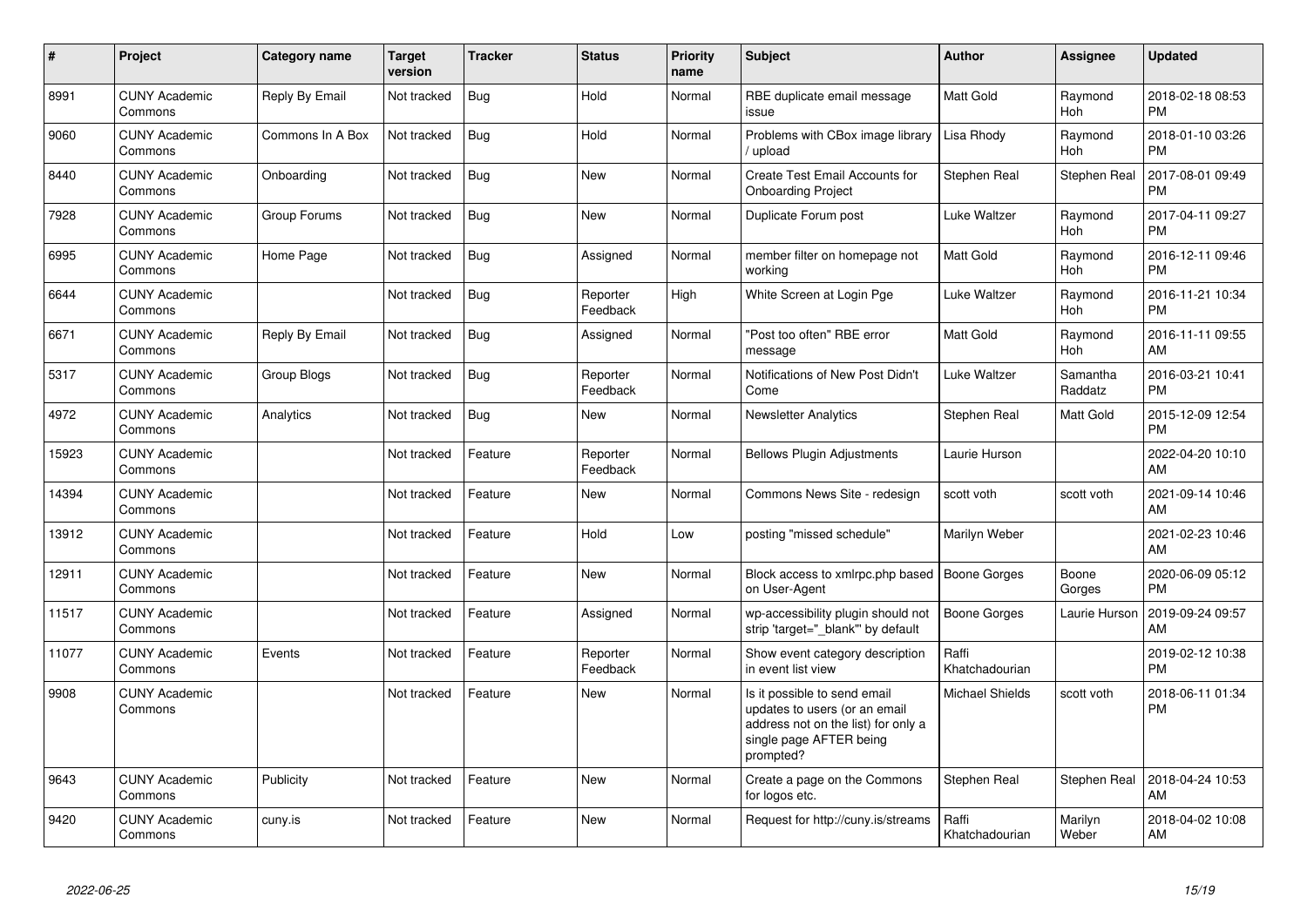| #     | Project                         | <b>Category name</b>           | <b>Target</b><br>version | <b>Tracker</b> | <b>Status</b>        | <b>Priority</b><br>name | <b>Subject</b>                                                                        | Author              | Assignee            | <b>Updated</b>                |
|-------|---------------------------------|--------------------------------|--------------------------|----------------|----------------------|-------------------------|---------------------------------------------------------------------------------------|---------------------|---------------------|-------------------------------|
| 8976  | <b>CUNY Academic</b><br>Commons | Reply By Email                 | Not tracked              | Feature        | Assigned             | Normal                  | Package RBE new topics<br>posting?                                                    | <b>Matt Gold</b>    | Raymond<br>Hoh      | 2017-12-04 02:34<br><b>PM</b> |
| 3615  | <b>CUNY Academic</b><br>Commons | Redmine                        | Not tracked              | Feature        | <b>New</b>           | Low                     | Create Redmine issues via emai                                                        | Dominic Giglio      | Boone<br>Gorges     | 2017-11-16 11:36<br>AM        |
| 8898  | <b>CUNY Academic</b><br>Commons | Social Paper                   | Not tracked              | Feature        | Assigned             | Normal                  | Usage data on docs and social<br>paper                                                | Matt Gold           | Matt Gold           | 2017-11-16 11:32<br>AM        |
| 8837  | <b>CUNY Academic</b><br>Commons |                                | Not tracked              | Feature        | Assigned             | Normal                  | Create a form to request info from<br>people requesting premium<br>themes and plugins | <b>Matt Gold</b>    | Marilyn<br>Weber    | 2017-11-14 03:35<br><b>PM</b> |
| 8902  | <b>CUNY Academic</b><br>Commons | Design                         | Not tracked              | Feature        | Assigned             | Normal                  | Report back on research on<br><b>BuddyPress themes</b>                                | <b>Matt Gold</b>    | Michael Smith       | 2017-11-10 12:31<br><b>PM</b> |
| 7828  | <b>CUNY Academic</b><br>Commons |                                | Not tracked              | Feature        | Assigned             | Normal                  | Theme Assessment 2017                                                                 | Margaret Galvan     | Margaret<br>Galvan  | 2017-05-02 10:41<br><b>PM</b> |
| 6115  | <b>CUNY Academic</b><br>Commons | Publicity                      | Not tracked              | Feature        | Assigned             | Normal                  | create digital signage for GC                                                         | <b>Matt Gold</b>    | scott voth          | 2016-10-11 10:09<br><b>PM</b> |
| 5679  | <b>CUNY Academic</b><br>Commons | Analytics                      | Not tracked              | Feature        | New                  | Normal                  | Logged In Users for GA                                                                | Valerie Townsend    | Valerie<br>Townsend | 2016-06-11 09:49<br>AM        |
| 3657  | <b>CUNY Academic</b><br>Commons | WordPress (misc)               | Not tracked              | Feature        | <b>New</b>           | Normal                  | Create alert for GC email<br>addresses                                                | <b>Matt Gold</b>    | Matt Gold           | 2016-04-14 11:29<br><b>PM</b> |
| 3230  | <b>CUNY Academic</b><br>Commons | Internal Tools and<br>Workflow | Not tracked              | Feature        | Assigned             | High                    | Scripts for quicker<br>provisioning/updating of<br>development environments           | <b>Boone Gorges</b> | Boone<br>Gorges     | 2016-01-26 04:54<br><b>PM</b> |
| 15816 | <b>CUNY Academic</b><br>Commons |                                | Not tracked              | Support        | <b>New</b>           | Normal                  | slow loading at SPS                                                                   | Marilyn Weber       |                     | 2022-04-05 01:26<br><b>PM</b> |
| 15176 | <b>CUNY Academic</b><br>Commons |                                | Not tracked              | Support        | Reporter<br>Feedback | Normal                  | Archiving Q Writing & Old<br>Wordpress Sites on the Commons                           | Laurie Hurson       |                     | 2022-02-08 10:28<br>AM        |
| 14994 | <b>CUNY Academic</b><br>Commons | cdev.gc.cuny.edu               | Not tracked              | Support        | In Progress          | Normal                  | Clear Cache on CDEV                                                                   | scott voth          | Raymond<br>Hoh      | 2021-12-07 03:51<br><b>PM</b> |
| 14983 | <b>CUNY Academic</b><br>Commons | WordPress (misc)               | Not tracked              | Support        | Reporter<br>Feedback | Normal                  | "Read More" tag not working                                                           | Rebecca Krisel      | Raymond<br>Hoh      | 2021-11-23 01:17<br><b>PM</b> |
| 14911 | <b>CUNY Academic</b><br>Commons | <b>WordPress Themes</b>        | Not tracked              | Support        | New                  | Normal                  | Twentytwentyone theme                                                                 | Marilyn Weber       |                     | 2021-10-28 10:37<br>AM        |
| 14900 | <b>CUNY Academic</b><br>Commons |                                | Not tracked              | Support        | Reporter<br>Feedback | Normal                  | previous theme?                                                                       | Marilyn Weber       |                     | 2021-10-25 10:31<br>AM        |
| 14842 | <b>CUNY Academic</b><br>Commons |                                | Not tracked              | Support        | Reporter<br>Feedback | Normal                  | Question about widgets and block<br>editor                                            | <b>Gina Cherry</b>  |                     | 2021-10-06 03:01<br><b>PM</b> |
| 14538 | <b>CUNY Academic</b><br>Commons |                                | Not tracked              | Support        | Reporter<br>Feedback | Normal                  | Weebly To Commons                                                                     | Laurie Hurson       |                     | 2021-09-14 10:47<br>AM        |
| 14398 | <b>CUNY Academic</b><br>Commons |                                | Not tracked              | Support        | Reporter<br>Feedback | Normal                  | Events plug-in notification<br>problem                                                | Marilyn Weber       |                     | 2021-05-11 11:21<br>AM        |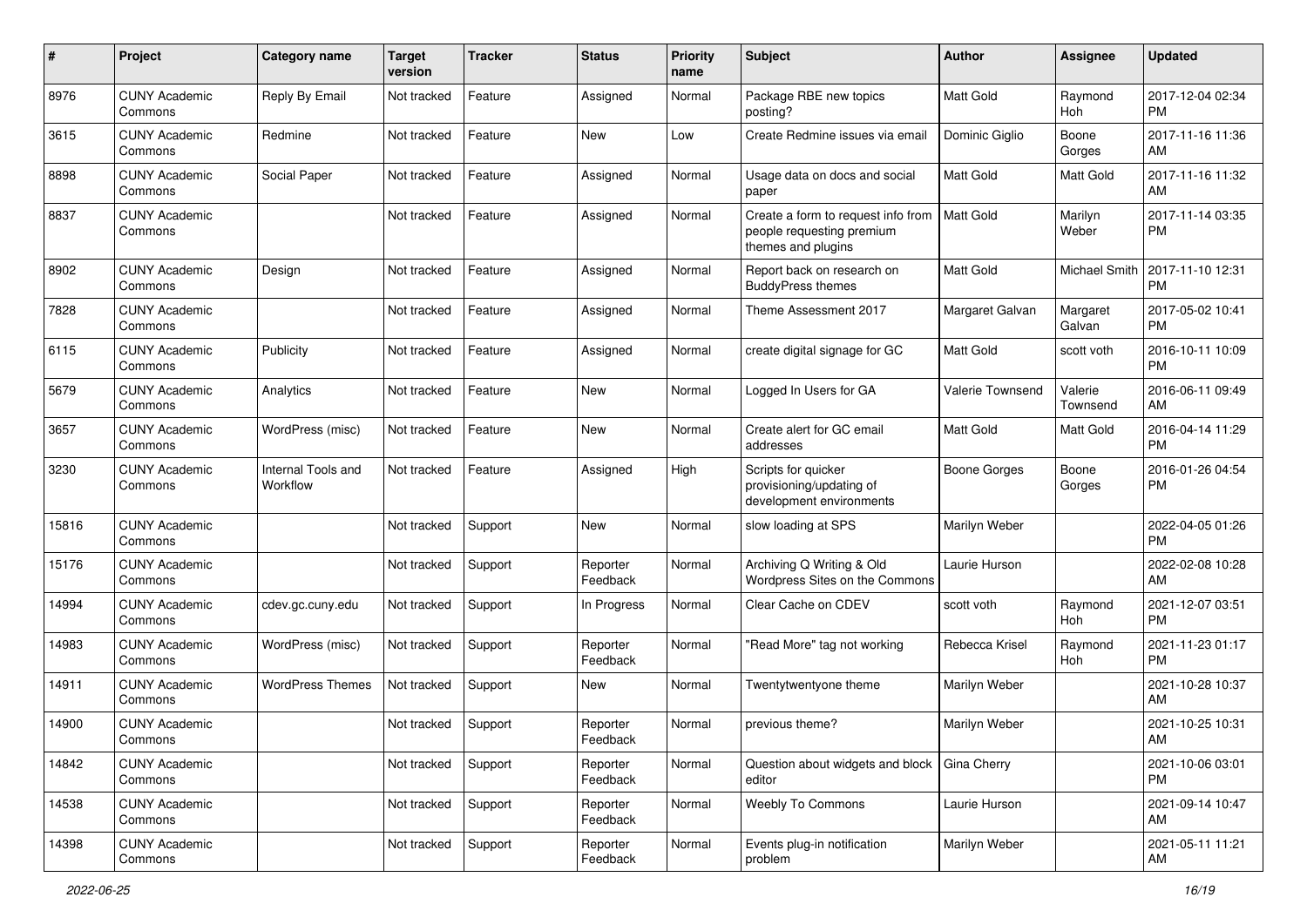| #     | Project                         | <b>Category name</b>      | Target<br>version | <b>Tracker</b> | <b>Status</b>        | <b>Priority</b><br>name | <b>Subject</b>                                                   | <b>Author</b>   | <b>Assignee</b>  | <b>Updated</b>                |
|-------|---------------------------------|---------------------------|-------------------|----------------|----------------------|-------------------------|------------------------------------------------------------------|-----------------|------------------|-------------------------------|
| 14074 | <b>CUNY Academic</b><br>Commons | WordPress (misc)          | Not tracked       | Support        | Reporter<br>Feedback | Normal                  | page password protection<br>problem                              | Marilyn Weber   |                  | 2021-03-02 11:03<br>AM        |
| 13975 | <b>CUNY Academic</b><br>Commons | Social Paper              | Not tracked       | Support        | Reporter<br>Feedback | Normal                  | can't approve comments on<br>Social Paper paper                  | Marilyn Weber   |                  | 2021-02-12 09:33<br>AM        |
| 13286 | <b>CUNY Academic</b><br>Commons |                           | Not tracked       | Support        | <b>New</b>           | Normal                  | problem connecting with<br>WordPress app                         | Marilyn Weber   | Raymond<br>Hoh   | 2020-09-08 11:16<br>AM        |
| 13255 | <b>CUNY Academic</b><br>Commons |                           | Not tracked       | Support        | Reporter<br>Feedback | Normal                  | Accessibility problems                                           | Marilyn Weber   |                  | 2020-09-01 05:48<br><b>PM</b> |
| 13034 | <b>CUNY Academic</b><br>Commons |                           | Not tracked       | Support        | Reporter<br>Feedback | Normal                  | a site is asking people to join the<br>Commons to get a download | Marilyn Weber   |                  | 2020-07-12 07:23<br>AM        |
| 12741 | <b>CUNY Academic</b><br>Commons | <b>WordPress Plugins</b>  | Not tracked       | Support        | Reporter<br>Feedback | Normal                  | Tableau Public Viz Block                                         | Marilyn Weber   | Raymond<br>Hoh   | 2020-05-12 11:00<br>AM        |
| 12484 | <b>CUNY Academic</b><br>Commons |                           | Not tracked       | Support        | Reporter<br>Feedback | Normal                  | Sign up Code for COIL Course<br>starting in March                | Laurie Hurson   | Matt Gold        | 2020-03-02 02:26<br><b>PM</b> |
| 12382 | <b>CUNY Academic</b><br>Commons | Membership                | Not tracked       | Support        | <b>New</b>           | Normal                  | Email request change                                             | Marilyn Weber   | Marilyn<br>Weber | 2020-02-06 12:56<br><b>PM</b> |
| 12352 | <b>CUNY Academic</b><br>Commons |                           | Not tracked       | Support        | <b>New</b>           | Normal                  | "posts list" page builder block<br>option                        | Marilyn Weber   |                  | 2020-02-03 01:29<br><b>PM</b> |
| 12350 | <b>CUNY Academic</b><br>Commons | <b>Blogs (BuddyPress)</b> | Not tracked       | Support        | Reporter<br>Feedback | Normal                  | URL creation problem                                             | Marilyn Weber   |                  | 2020-02-03 11:27<br>AM        |
| 12328 | <b>CUNY Academic</b><br>Commons |                           | Not tracked       | Support        | <b>New</b>           | Normal                  | Sign up Code for Non-CUNY<br>Faculty                             | Laurie Hurson   |                  | 2020-01-28 10:25<br>AM        |
| 12247 | <b>CUNY Academic</b><br>Commons | Publicity                 | Not tracked       | Support        | <b>New</b>           | Normal                  | <b>Screenshot of First Commons</b><br>Homepage                   | scott voth      | scott voth       | 2020-01-14 12:08<br><b>PM</b> |
| 12004 | <b>CUNY Academic</b><br>Commons |                           | Not tracked       | Support        | Reporter<br>Feedback | Normal                  | Notifications for spam blog<br>comments                          | Gina Cherry     | Raymond<br>Hoh   | 2019-11-01 12:05<br><b>PM</b> |
| 11519 | <b>CUNY Academic</b><br>Commons |                           | Not tracked       | Support        | Assigned             | Normal                  | comment option not appearing                                     | Marilyn Weber   |                  | 2019-09-24 10:28<br>AM        |
| 11883 | <b>CUNY Academic</b><br>Commons | Help/Codex                | Not tracked       | Support        | <b>New</b>           | Normal                  | Need Embedding Help Page<br>Update (Tableau)                     | Anthony Wheeler | scott voth       | 2019-09-24 08:49<br>AM        |
| 11848 | <b>CUNY Academic</b><br>Commons |                           | Not tracked       | Support        | Hold                 | Normal                  | a Dean of Faculty wants to share<br>a large file                 | Marilyn Weber   |                  | 2019-09-24 08:44<br>AM        |
| 11545 | <b>CUNY Academic</b><br>Commons | <b>WordPress Plugins</b>  | Not tracked       | Support        | <b>New</b>           | Normal                  | Twitter searches in WordPress                                    | Gina Cherry     | Matt Gold        | 2019-09-23 01:03<br><b>PM</b> |
| 10273 | <b>CUNY Academic</b><br>Commons | Registration              | Not tracked       | Support        | Reporter<br>Feedback | Normal                  | users combining CF and campus<br>address                         | Marilyn Weber   |                  | 2019-09-18 10:58<br>AM        |
| 11787 | <b>CUNY Academic</b><br>Commons |                           | Not tracked       | Support        | Reporter<br>Feedback | Normal                  | automated comments notifications<br>on ZenDesk                   | Marilyn Weber   |                  | 2019-08-26 06:18<br>PM        |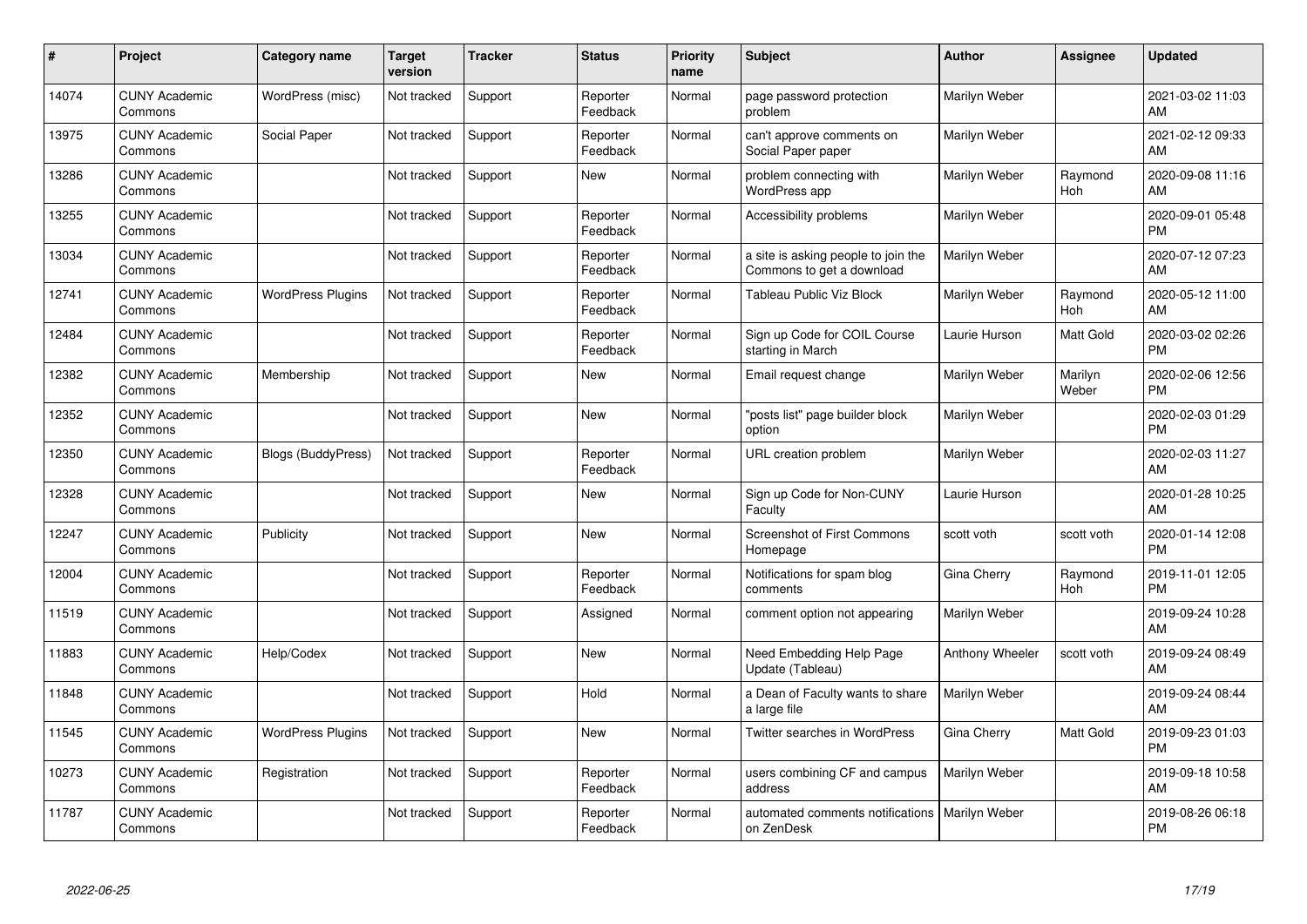| #     | Project                         | <b>Category name</b> | Target<br>version | <b>Tracker</b> | <b>Status</b>        | <b>Priority</b><br>name | <b>Subject</b>                                                                            | <b>Author</b>    | <b>Assignee</b>       | <b>Updated</b>                |
|-------|---------------------------------|----------------------|-------------------|----------------|----------------------|-------------------------|-------------------------------------------------------------------------------------------|------------------|-----------------------|-------------------------------|
| 11771 | <b>CUNY Academic</b><br>Commons |                      | Not tracked       | Support        | Reporter<br>Feedback | Normal                  | post displays in sections                                                                 | Marilyn Weber    |                       | 2019-08-20 10:34<br>AM        |
| 11493 | <b>CUNY Academic</b><br>Commons | Domain Mapping       | Not tracked       | Support        | Reporter<br>Feedback | Normal                  | Domain Mapping Request - Talia<br>Schaffer                                                | scott voth       | Matt Gold             | 2019-08-06 08:39<br>AM        |
| 11624 | <b>CUNY Academic</b><br>Commons | WordPress (misc)     | Not tracked       | Support        | <b>New</b>           | Normal                  | Change pages into posts or swap<br>database for a Commons site?                           | Stephen Klein    | Raymond<br><b>Hoh</b> | 2019-07-09 11:04<br>AM        |
| 11509 | <b>CUNY Academic</b><br>Commons |                      | Not tracked       | Support        | Reporter<br>Feedback | Normal                  | deleted Page causing a Menu<br>problem?                                                   | Marilyn Weber    |                       | 2019-06-04 09:54<br>AM        |
| 11386 | <b>CUNY Academic</b><br>Commons | WordPress - Media    | Not tracked       | Support        | Reporter<br>Feedback | Normal                  | disappearing images                                                                       | scott voth       | Boone<br>Gorges       | 2019-05-14 10:32<br>AM        |
| 11449 | <b>CUNY Academic</b><br>Commons | WordPress - Media    | Not tracked       | Support        | Reporter<br>Feedback | Normal                  | Cloning Media Library for JITP<br>from Staging to Production Site                         | Patrick DeDauw   | Boone<br>Gorges       | 2019-05-13 12:00<br><b>PM</b> |
| 11149 | <b>CUNY Academic</b><br>Commons |                      | Not tracked       | Support        | Reporter<br>Feedback | Normal                  | comments getting blocked                                                                  | Marilyn Weber    | Raymond<br>Hoh        | 2019-03-26 11:40<br>AM        |
| 10982 | <b>CUNY Academic</b><br>Commons | Domain Mapping       | Not tracked       | Support        | Reporter<br>Feedback | Normal                  | <b>CNAME</b> question                                                                     | scott voth       |                       | 2019-01-22 04:29<br><b>PM</b> |
| 10839 | <b>CUNY Academic</b><br>Commons | About page           | Not tracked       | Support        | <b>New</b>           | Normal                  | Mission Statement Needs<br>Revision                                                       | scott voth       | Matt Gold             | 2018-12-26 10:58<br>AM        |
| 10657 | <b>CUNY Academic</b><br>Commons |                      | Not tracked       | Support        | Reporter<br>Feedback | Normal                  | child theme problems                                                                      | Marilyn Weber    |                       | 2018-11-08 01:19<br><b>PM</b> |
| 9941  | <b>CUNY Academic</b><br>Commons | Wiki                 | Not tracked       | Support        | Assigned             | Normal                  | Wiki functionality                                                                        | <b>Matt Gold</b> | Boone<br>Gorges       | 2018-06-26 10:57<br>AM        |
| 9729  | <b>CUNY Academic</b><br>Commons | <b>SEO</b>           | Not tracked       | Support        | New                  | Normal                  | 503 Errors showing on<br>newlaborforum.cuny.edu                                           | Diane Krauthamer | Raymond<br><b>Hoh</b> | 2018-05-22 04:48<br><b>PM</b> |
| 8607  | <b>CUNY Academic</b><br>Commons |                      | Not tracked       | Support        | <b>New</b>           | Normal                  | Paypal?                                                                                   | Marilyn Weber    | Matt Gold             | 2018-05-15 01:37<br><b>PM</b> |
| 4986  | <b>CUNY Academic</b><br>Commons | ZenDesk              | Not tracked       | Support        | Assigned             | Normal                  | Prepare documentation for<br>Zendesk re web widget                                        | Matt Gold        | Samantha<br>Raddatz   | 2016-02-25 03:09<br><b>PM</b> |
| 636   | <b>CUNY Academic</b><br>Commons | WordPress (misc)     | Not tracked       | Support        | Assigned             | Normal                  | Create Lynda.com-like Table of<br><b>Contents for Prospective Tutorial</b><br>Screencasts | Matt Gold        | scott voth            | 2016-02-23 03:12<br><b>PM</b> |
| 4070  | <b>CUNY Academic</b><br>Commons | Analytics            | Not tracked       | Support        | Assigned             | Normal                  | Request for JITP site analytics                                                           | Matt Gold        | Seth Persons          | 2016-02-23 03:09<br><b>PM</b> |
| 2175  | <b>CUNY Academic</b><br>Commons | WordPress (misc)     | Not tracked       | Support        | Assigned             | Normal                  | Subscibe 2 vs. Jetpack<br>subscription options                                            | local admin      | Matt Gold             | 2016-01-26 04:58<br><b>PM</b> |
| 12392 | <b>CUNY Academic</b><br>Commons | Help/Codex           | Not tracked       | Documentation  | <b>New</b>           | Normal                  | Updates to Common Commons<br>Questions on Help Page                                       | scott voth       | Margaret<br>Galvan    | 2020-02-11 10:53<br>AM        |
| 8666  | <b>CUNY Academic</b><br>Commons | Teaching             | Not tracked       | Documentation  | Assigned             | Normal                  | Create Teaching on the<br>Commons Resource Page                                           | <b>Matt Gold</b> | Laurie Hurson         | 2019-09-23 03:16<br><b>PM</b> |